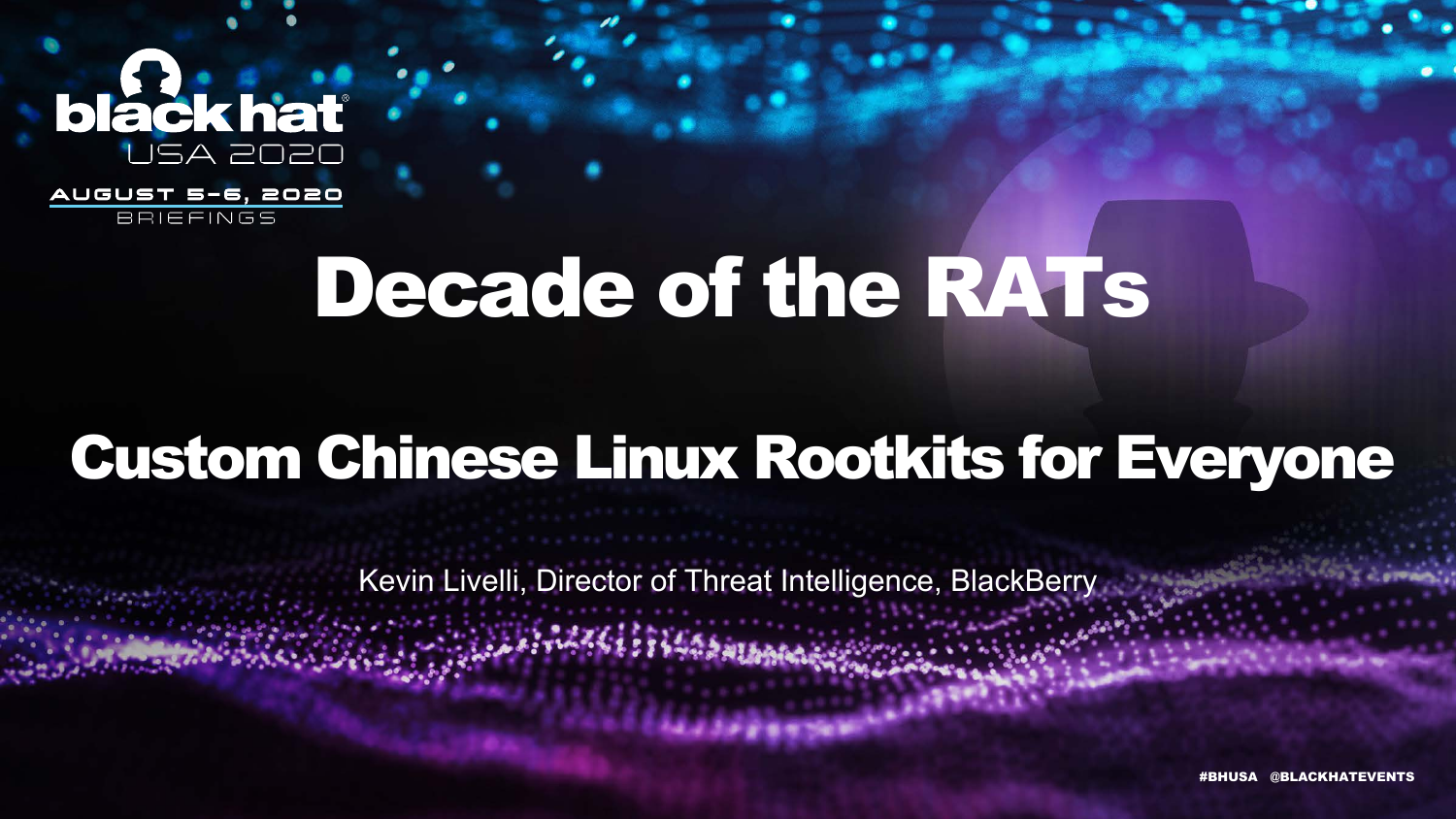



# Fine Print

#### Legal Disclaimer

The information contained in this presentation is intended for educational purposes only. BlackBerry does not guarantee or take responsibility for the accuracy, completeness and reliability of any third-party statements or research referenced herein. The analysis expressed in this report reflects the current understanding of available information by our research analysts and may be subject to change as additional information is made known to us. Audiences are responsible for exercising their own due diligence when applying this information to their private and professional lives. BlackBerry does not condone any malicious use or misuse of information presented in this presentation.







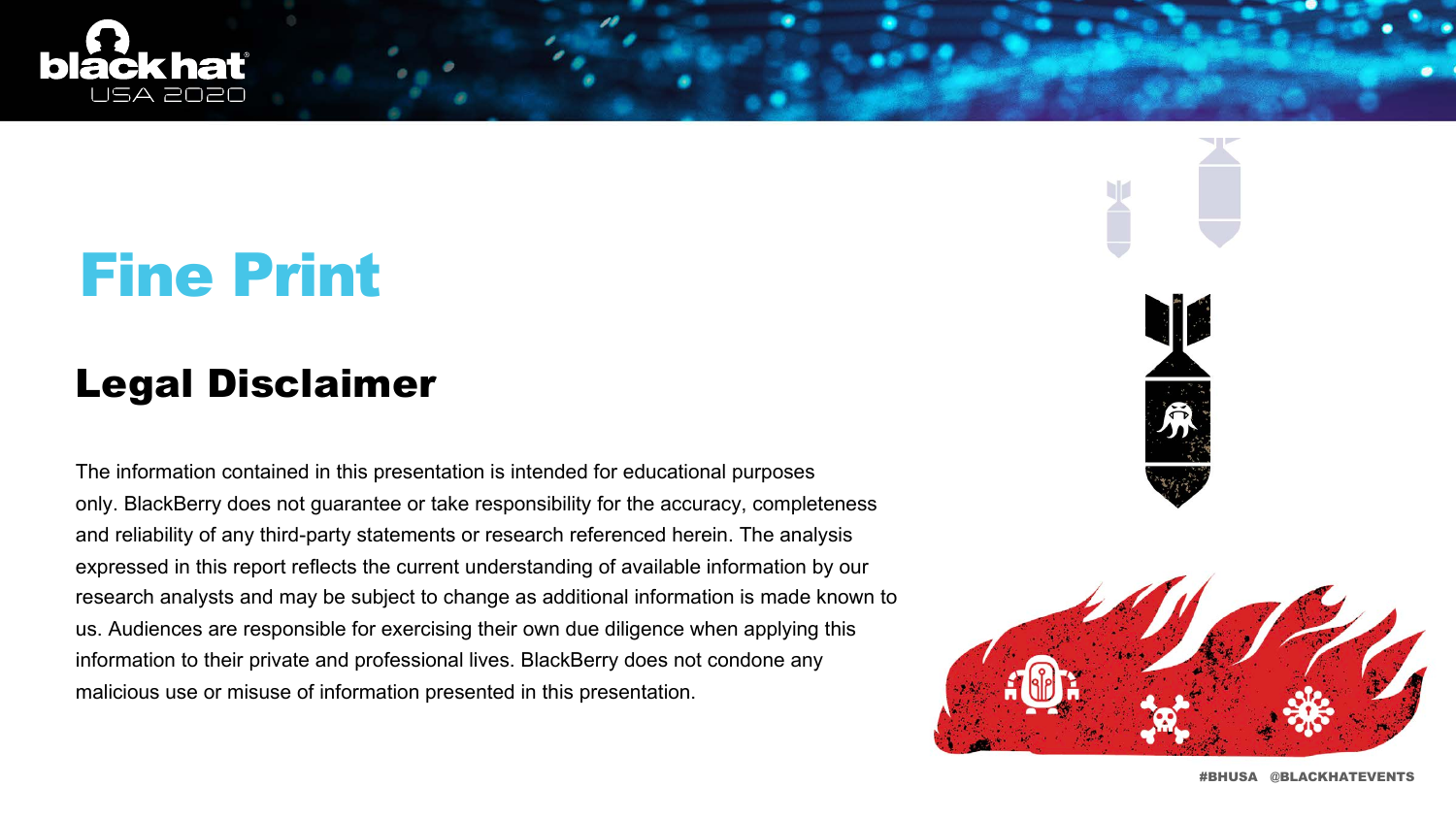**Black Hat Review Board**

**BlackBerry Executive Leadership + Anthony Freed**

**Jon Miller, Ryan Smith, Tom Wabiszczewicz**

**Jeff Tang + Applied Research Team**

**Researcher X**





# Acknowledgements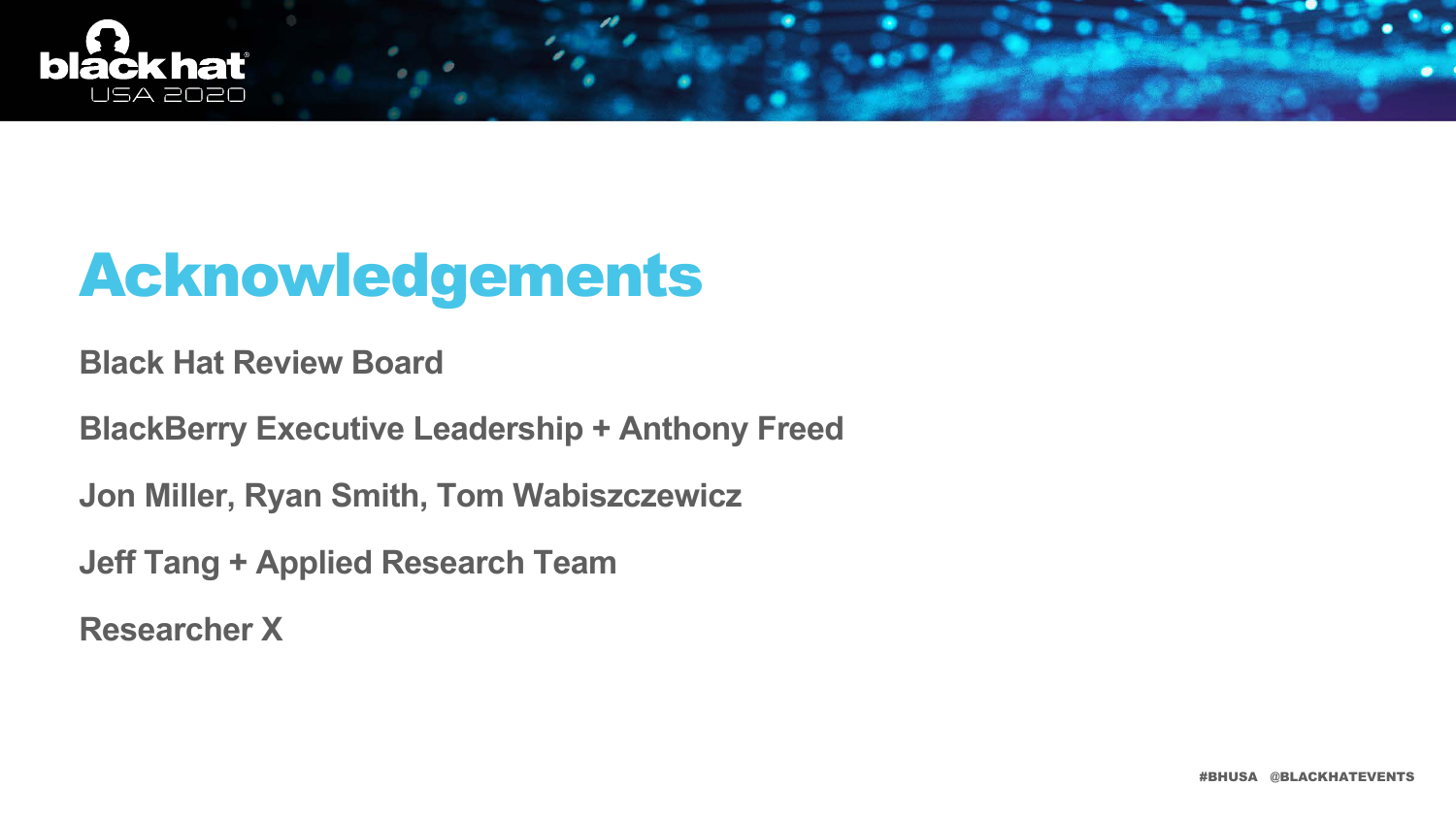#### **KEVIN LIVELLI**

#### **Current**:

• Director of Threat Intelligence, BlackBerry

**Prior**:

- Investigative journalist, CBS News 60 MINUTES
- Supervising Investigator, NYC Civilian Complaint Review Board

- - - - - **twitter.com/kevinlivelli linkedin.com/in/kevinlivelli**







# WHO IS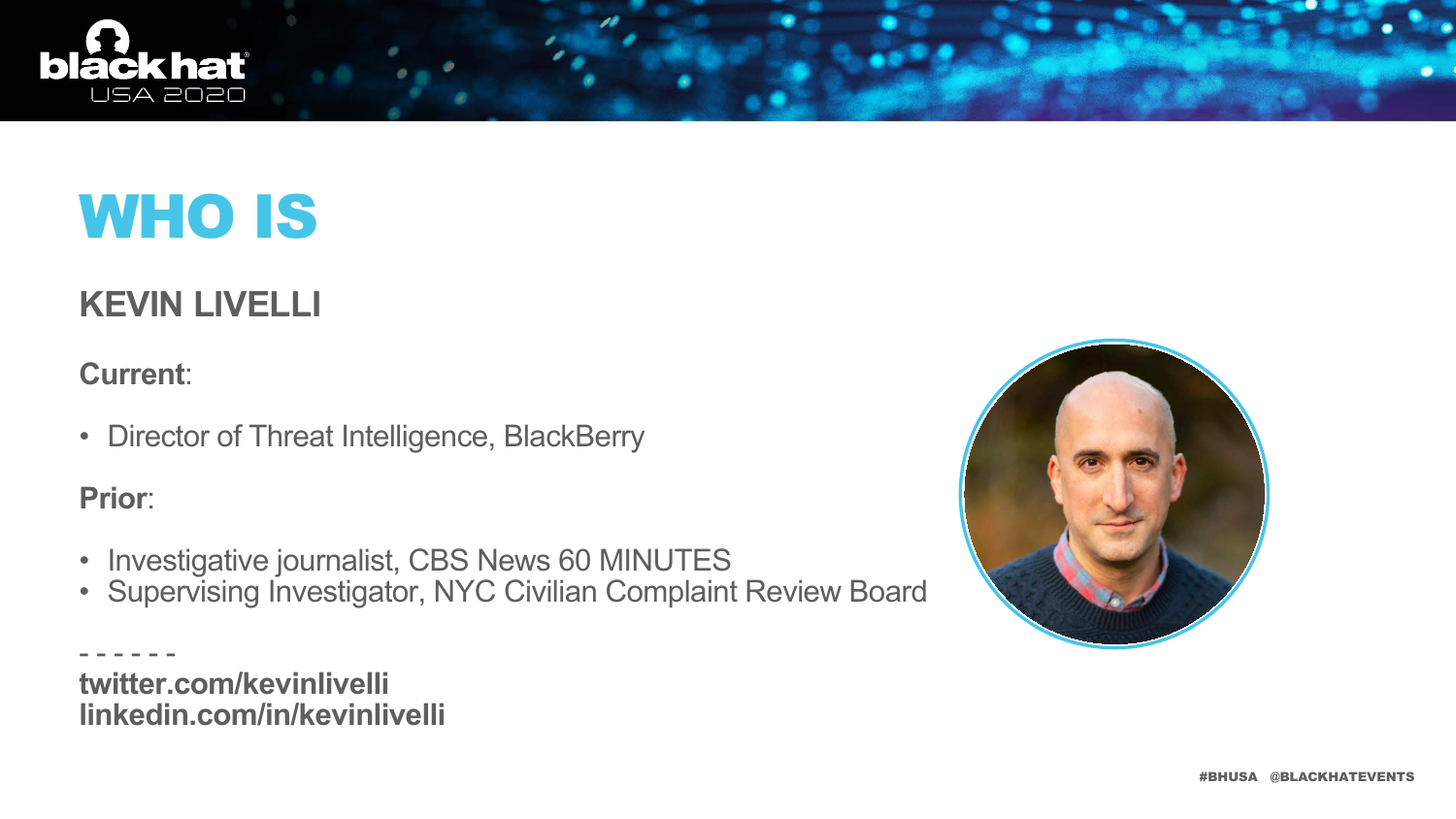#### **"30 MINUTES"**

- Critical approaches to malware analysis
- How to question your own findings
- How to question your own thinking









Questions….and Answers

#### **TAKEAWAYS:**



### FORMAT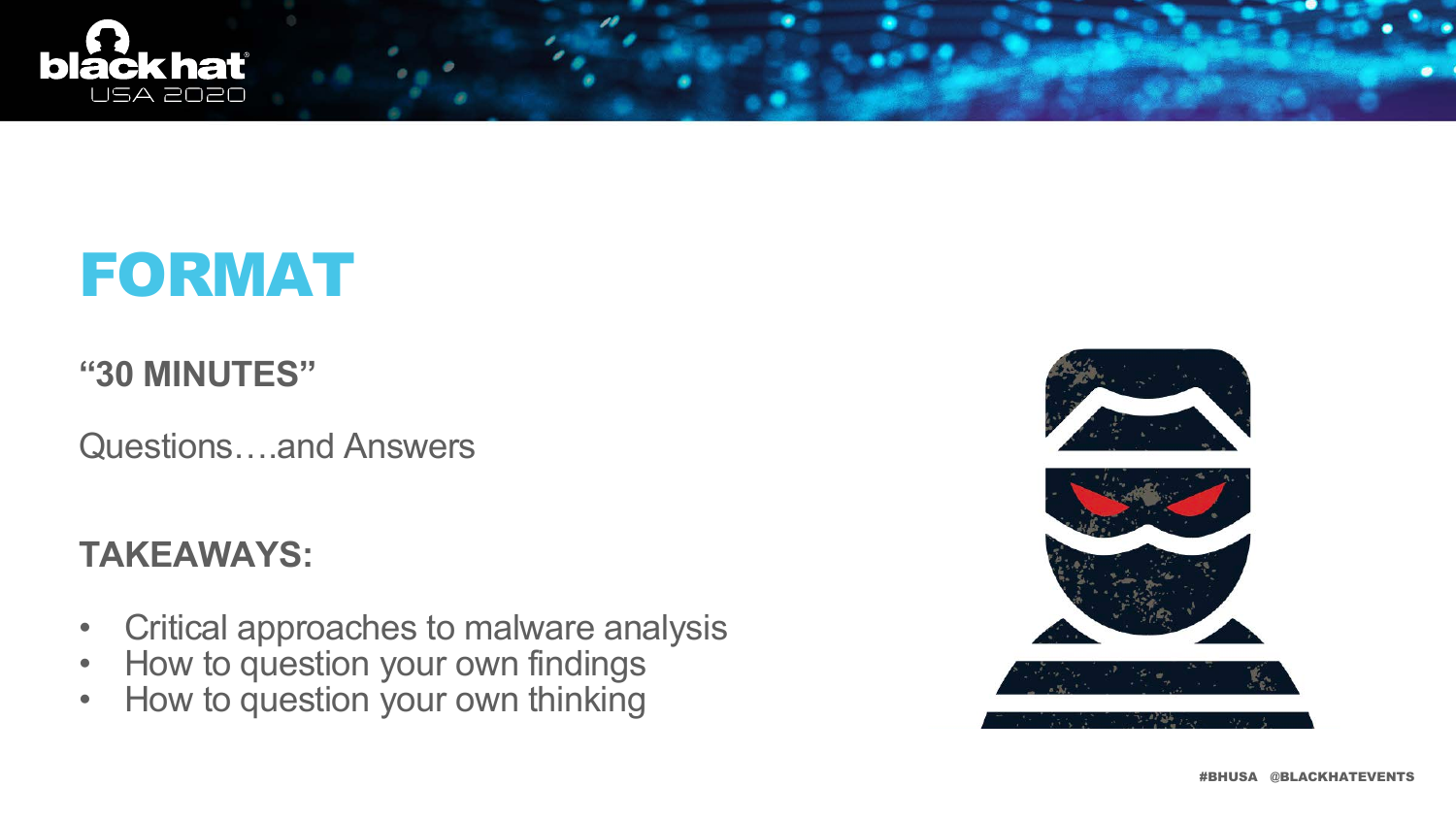

#### What did we find?



 $\equiv$ 

 $\overline{\mathbb{F}}$ 



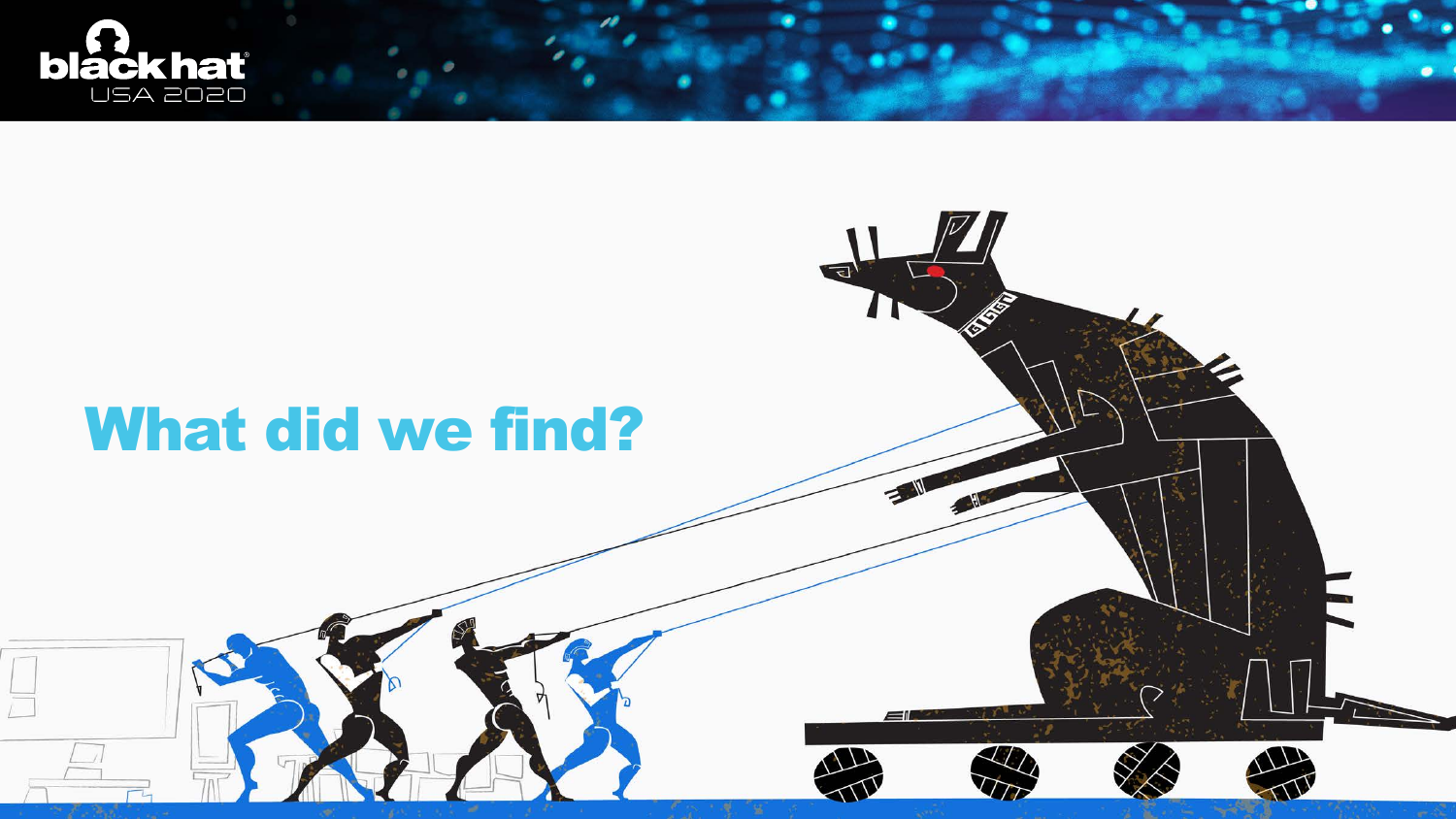



#### **FULL STACK OF LINUX MALWARE + SPLINTER CELL**

**"WINNTI"**

1. WINNTI GROUP

- 2. PASSCV
- 3. BRONZE UNION (APT27, EMISSARY PANDA)
- 4. CASPER (LEAD)
- 5. (WNLXSPLINTER)

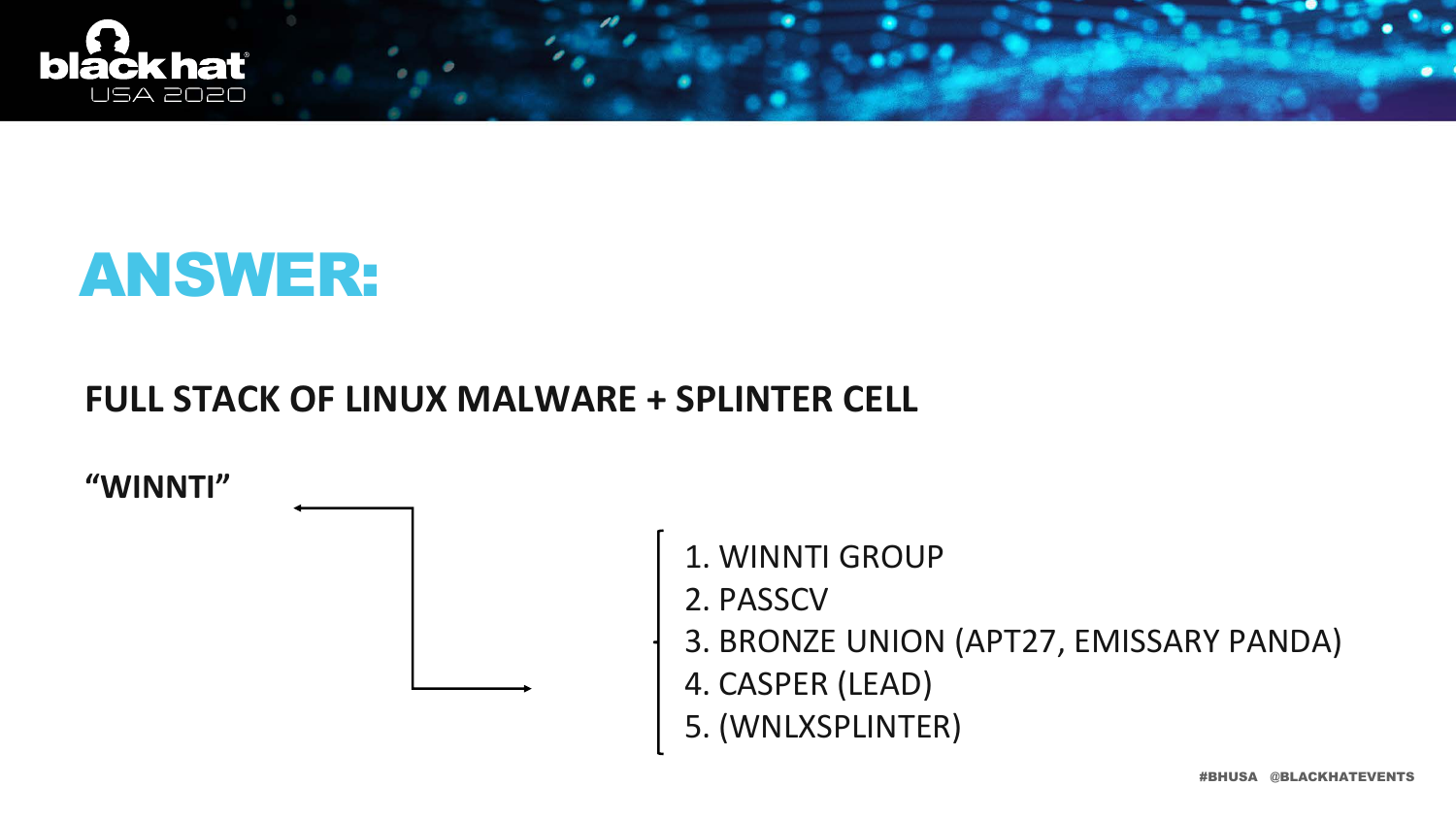

### ANSWER:

#### **LINUX SPLINTER CELL TOOLSET** WINNTILNX **:**

- 1. Interactive installer script
- 2. Build environments (2) remote and local
- 3. Backdoors (3 variants) designed to run with rootkits
- 4. Rootkits (2 variants) -- LKM
- 5. Control panel with GUI, Linux and Windows
- 6. Botnet Linux XOR.DDoS

| 目标IP:  | 10.211.55.3   |
|--------|---------------|
| 目标端□号: | 53            |
| 计算机名:  | Test          |
| 内存:    | 1024          |
| 系统版本:  | Windows 7 sp1 |
| 上线数:   | 10            |
|        |               |
|        |               |



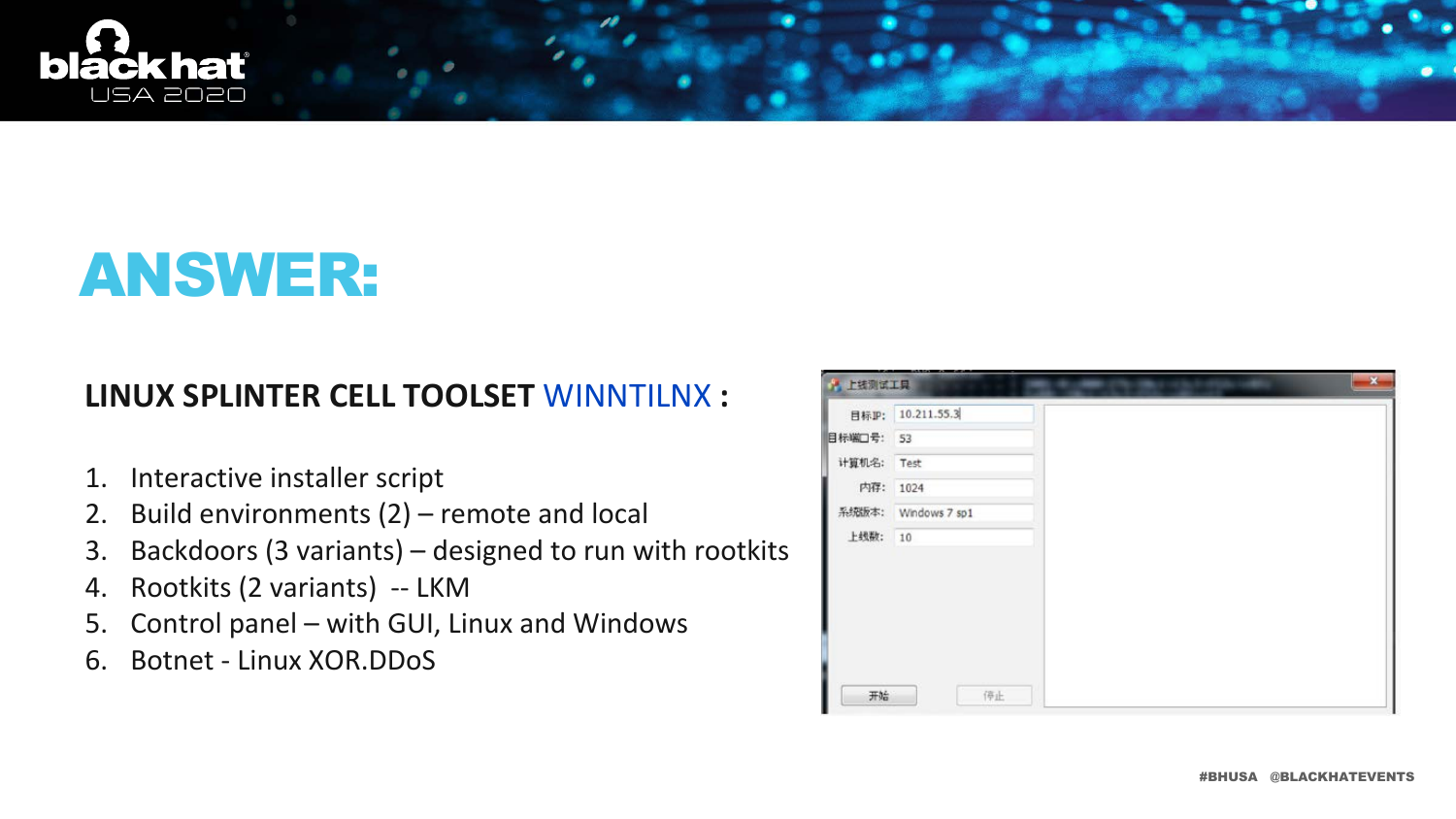



#### **LINUX SPLINTER CELL TOOLSET** C2 STAND-OUTS**:**

10.x IPs -> C2 inside the target environment

Extensive abuse of legitimate cloud service providers

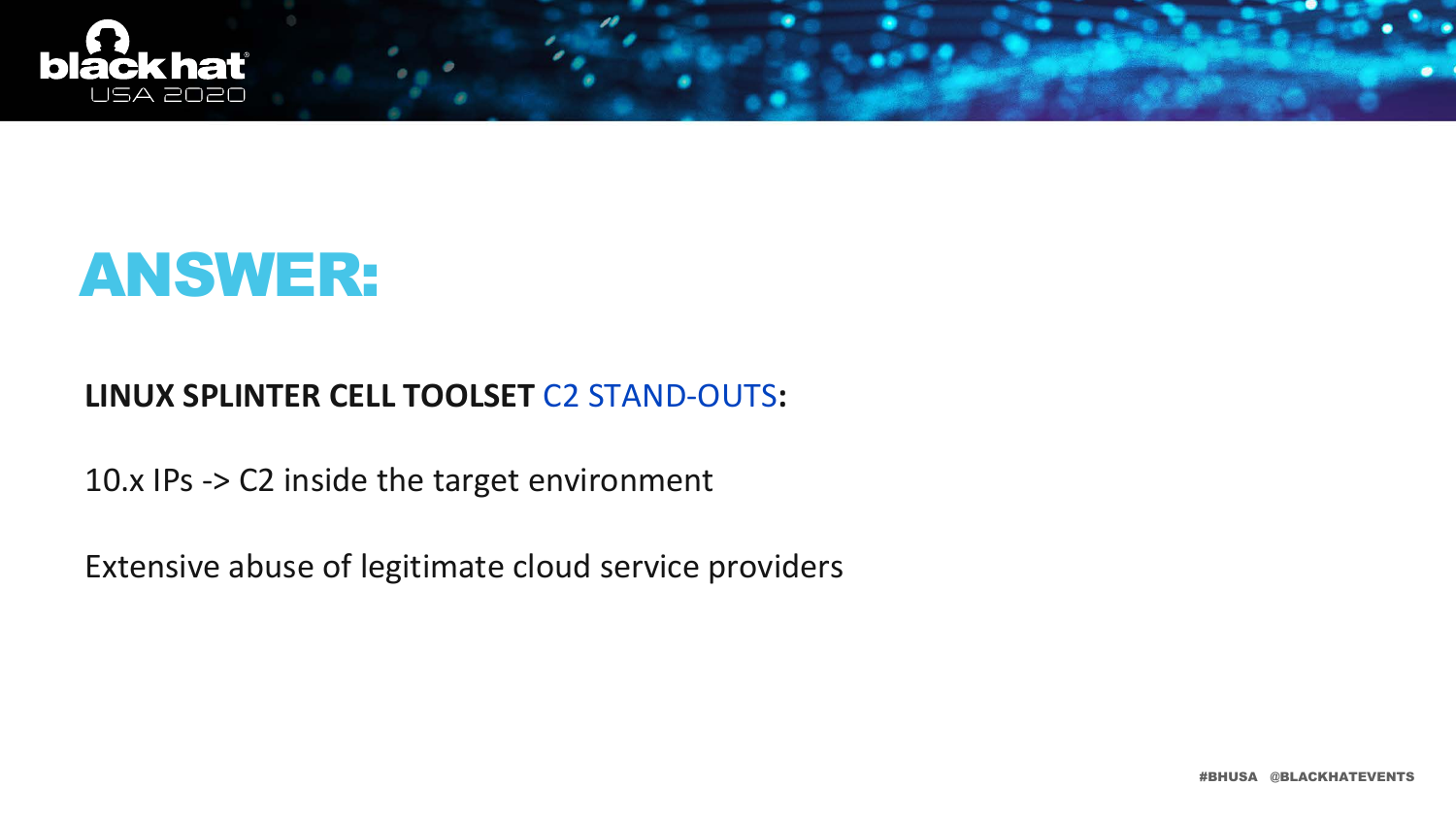



#### **SAME APTs, DIFFERENT PLATFORMS:**

ANDROID: 2 new implants (PASSCV, LEAD/CASPER)

WINDOWS: 4 new variants of ZxShell droppers

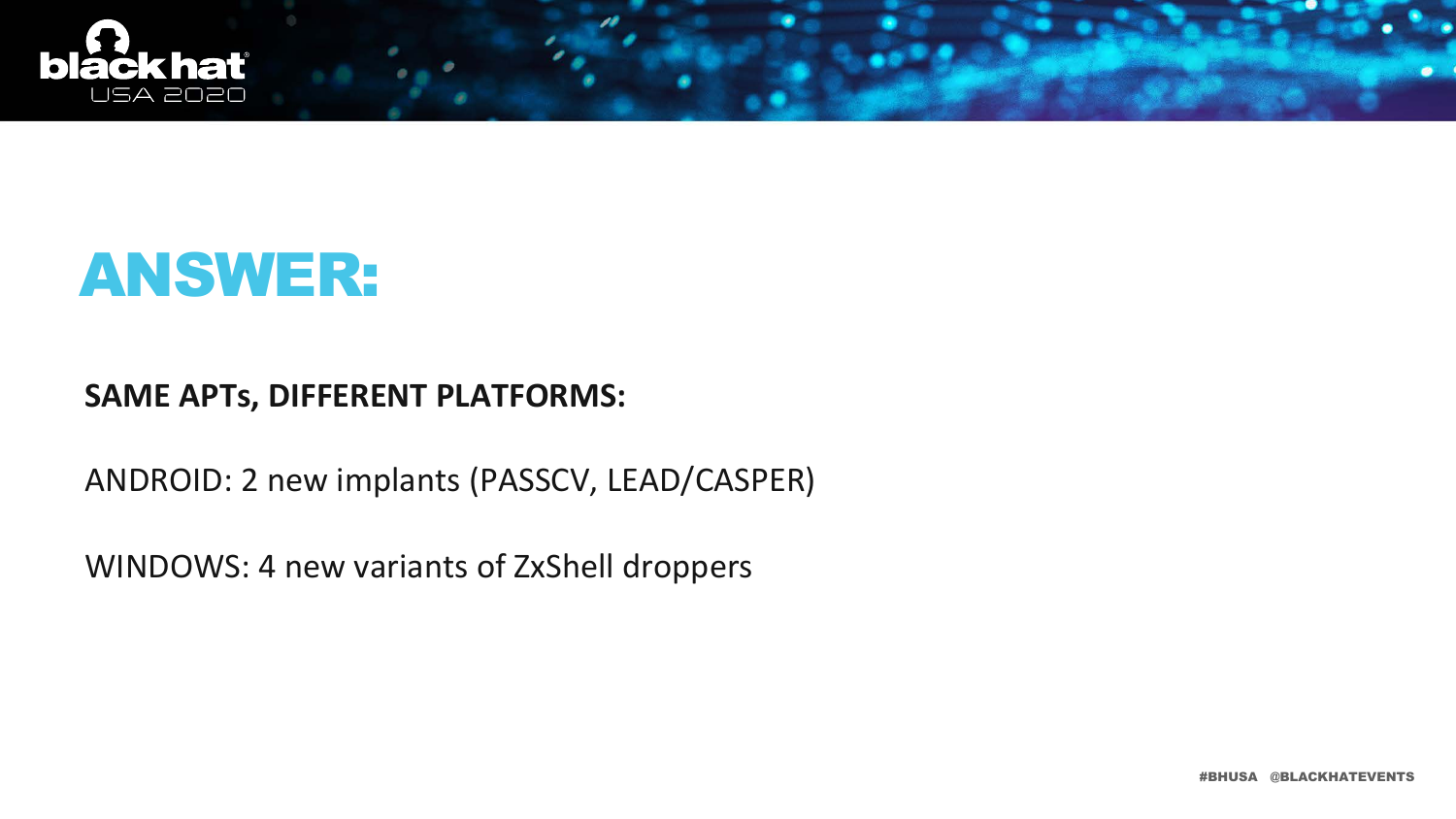

## Why did it take so long?



EM

್ರ



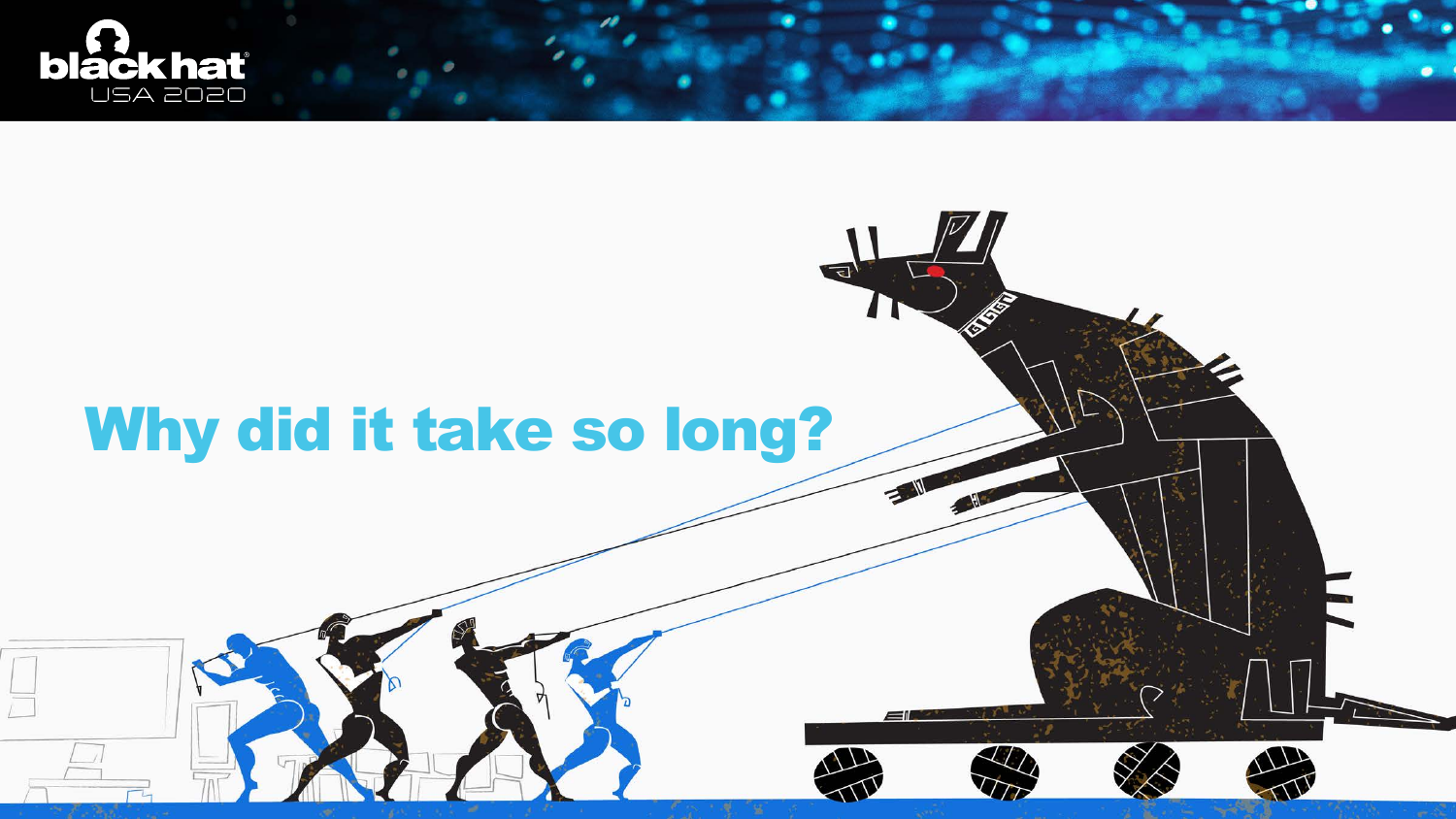

## WRONG ANSWERS:

#### **NOT ENOUGH RELEVANT "***APT GROUP HERE***" RESEARCH**

**NOT ENOUGH PRODUCT / SERVICES COVERAGE**

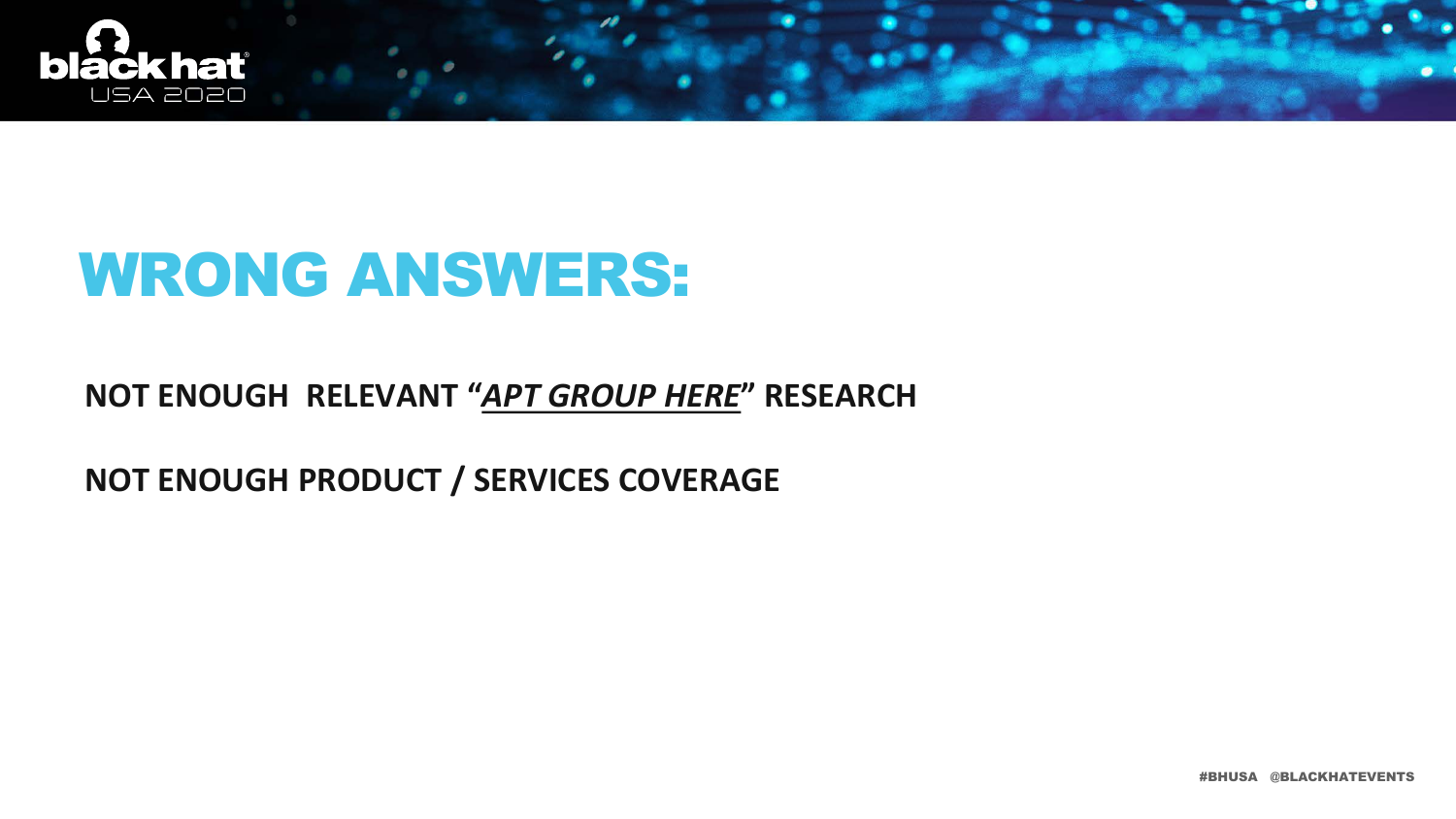

### POSSIBLE ANSWERS:

**LINUX IS IGNORED BY VIPs AT TARGET ORGANIZATIONS**

**LINUX IS IGNORED BY INFOSEC VENDORS**

**LINUX IS ASSUMED TO BE MORE SECURE** 

**WE FORGOT THAT EVERTHING OLD EVENTUALLY COMES FULL CIRCLE**

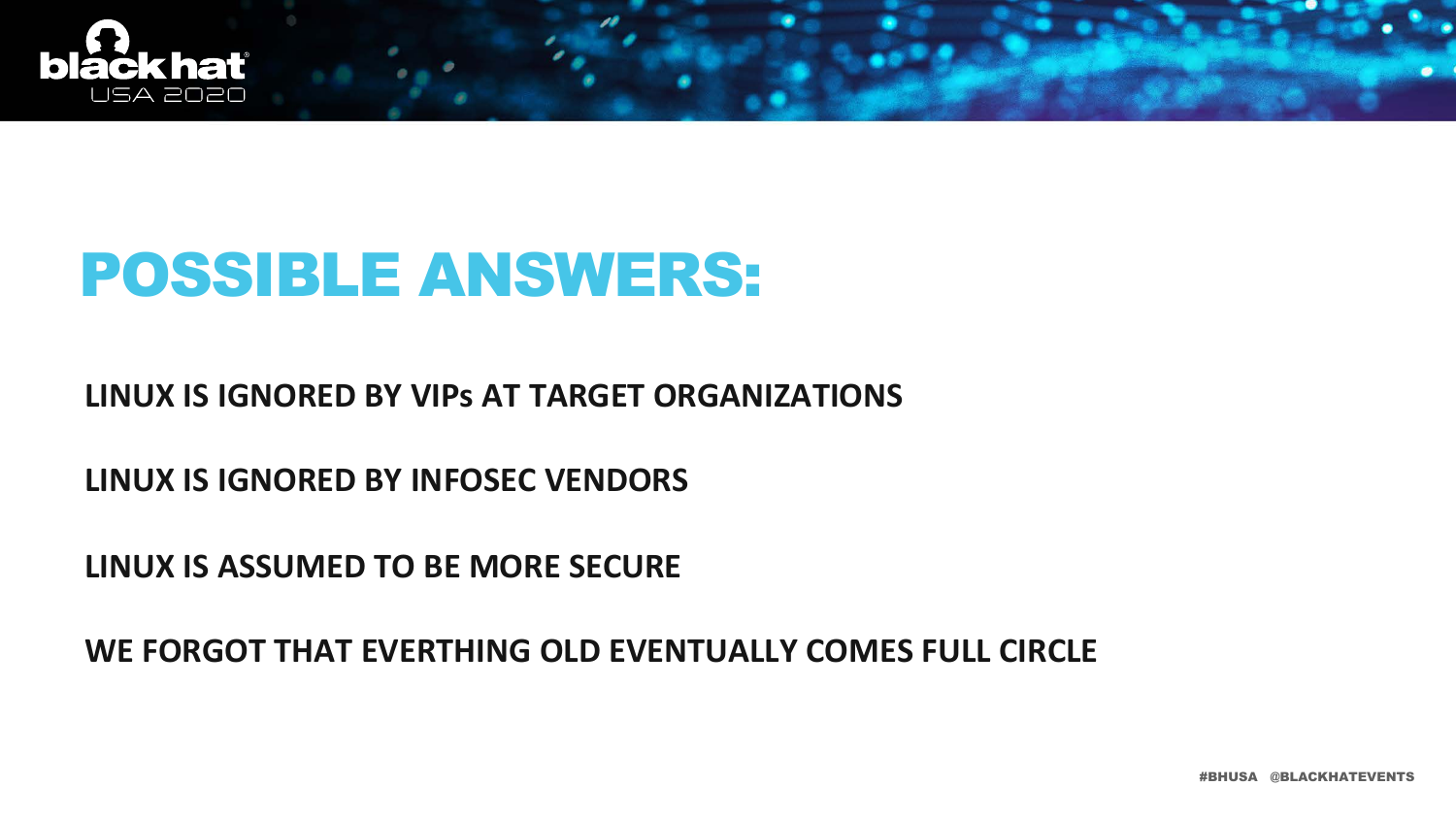

### CUSTOM LKM ROOTKITS

#### **PWNLINX4** (original):

• Code appears to have been lifted directly from Ivan Skylarov's *Programming Linux Hacker Tools Uncovered: Exploits, Backdoors, Scanners, Sniffers, Brute-Forcers, Rootkits* (2007)

#### **PWNLINX6** (updated):

- Code appears to be based on a modified version of the Suterusu Rootkit
- Referred to by attackers as "xinted.ko"
- Compiled with newer version of GCC, with several notable features absent, e.g. routines to directly patch TCP/UDP tables
- Also changed: custom network protocol to replace previously used ioctl codes allowing easier communication between kernel and user side. Led to the discovery of an additional backdoor

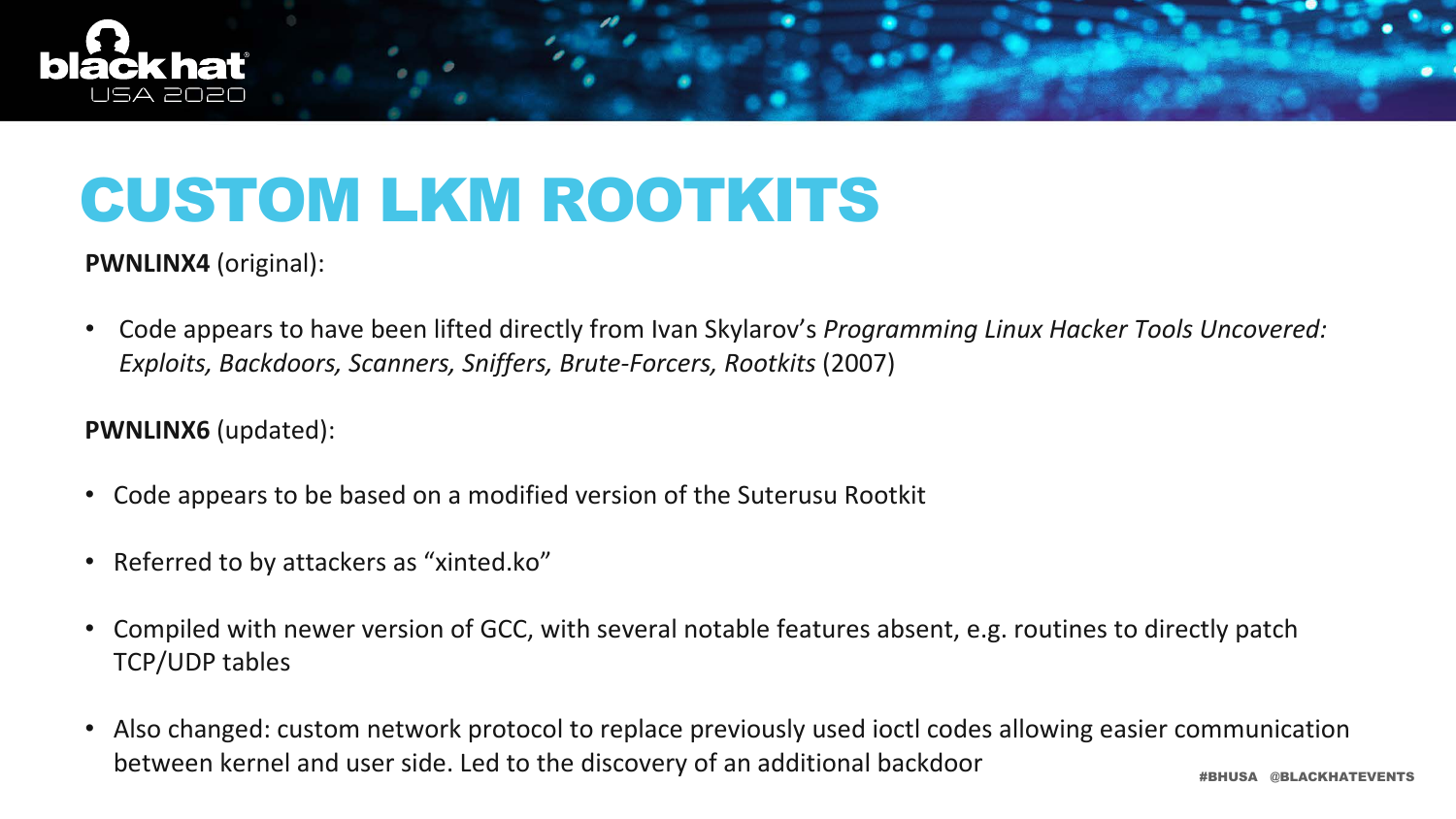- Compressed bash script over 400 lines long
- Three additional command line arguments required to execute:
	- 1. "username"
	- 2. "build"
	- 3. "force\_mode"
- Checks to see if LKM was already compiled for the current header version **GET /build/check?args=version|kernel|force\_mode&token=***{result from auth request}*
- Self-identifies as "Lancer Remote Online Compilation System v2.0" suggesting a v1.0





### INTERACTIVE INSTALLER SCRIPT

| echo.<br>echo. |                                                                      | Lancer Remote Online Compilation System v2.0    |                                                          |  |  |
|----------------|----------------------------------------------------------------------|-------------------------------------------------|----------------------------------------------------------|--|--|
|                | echo "current system<br>echo "kernel version<br>echo "header version | echo "md5 hash version = $\frac{1}{2}$ version" | $=$ \${ret}bit"<br>$=$ \$ $\&$ kernel"<br>$=$ \$ header" |  |  |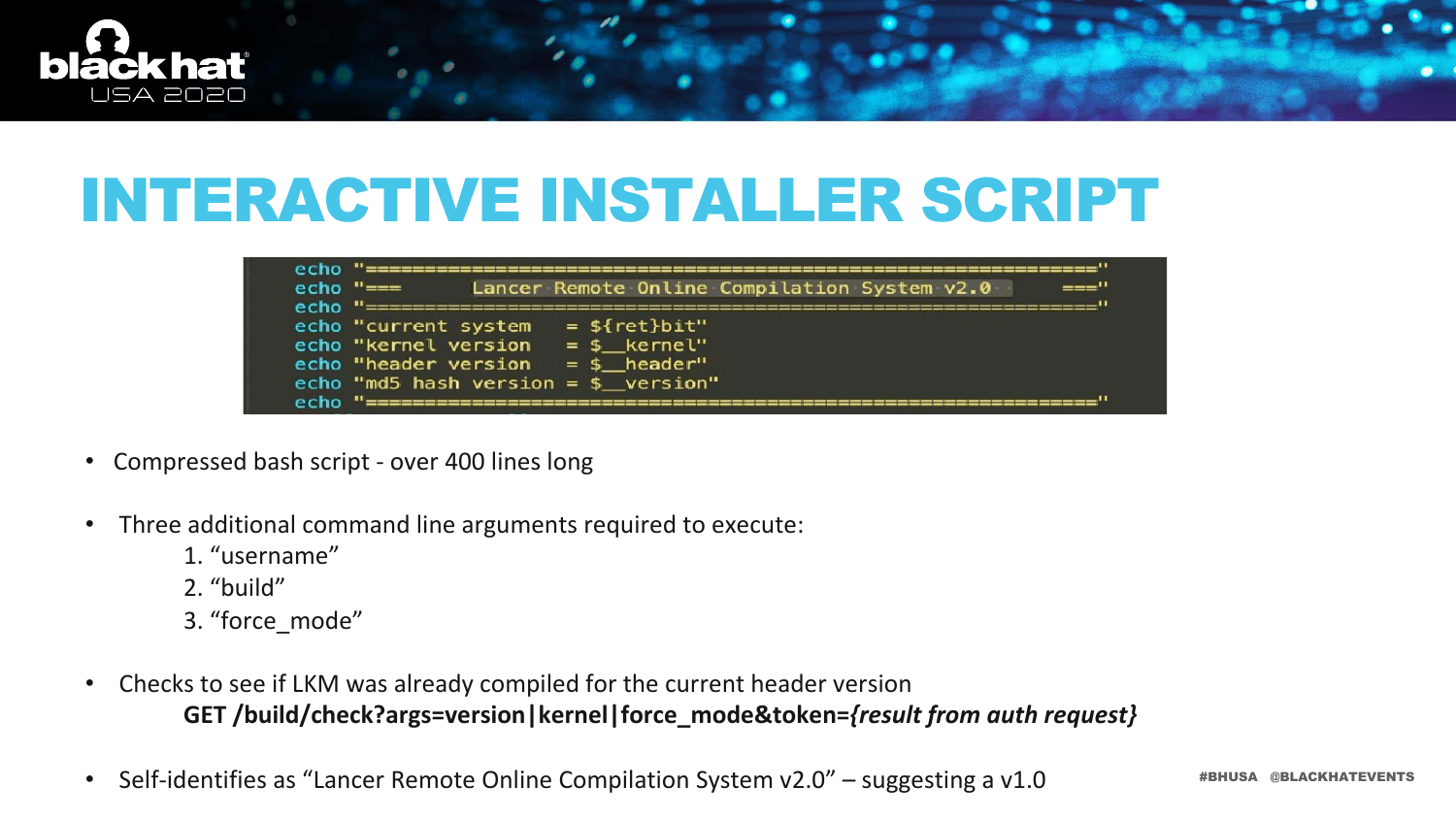

# LINUX BUILD ENVIRONMENTS: REMOTE

- Build Environment 1: "/opt/uOnlineBuilder64/core/build/**yang**/rk"
	- /opt/uOnlineBuilder64/core/build/yang/rk/lkm.c
	- /opt/uOnlineBuilder64/core/build/yang/rk/autoipv6.mod.c
	- ""/build/yang/AB1167FF11C7B8642D547D84AEDD8B46/2.6.32-358. el6.x86\_64
- Build Environment 2: /opt/uOnlineBuilder64/core/build/**hehe**/rk
	- /opt/uOnlineBuilder64/core/build/hehe/rk/lkm.c
	- /opt/uOnlineBuilder64/core/build/hehe/rk/autoipv6.mod.c
	- ""/build/hehe/4F666C7AA5F592EF64E9B2AFFE2 67B0F/2.6.32-754.6.3.el6.x86\_64  $\checkmark$
- Build Environment 3: /opt/uOnlineBuilder64/core/build/**maomao**/rk
	- /opt/uOnlineBuilder64/core/build/maomao/rk/lkm.c
	- /opt/uOnlineBuilder64/core/build/maomao/rk/ip4tables.mod.c
	- ""/build/maomao/01944A09FD7592DDFEF4AD4825AB6329/2.6.32-431.11.29. el6.ucloud.x86\_64
- not just by MD5 hash but username as well Check out those filenames!
- $\checkmark$  Online and On-the-Fly  $\checkmark$  Delivers the rootkit/backdoor  $\checkmark$  Check out those usernames!
- 
- 
- 



What's Interesting here: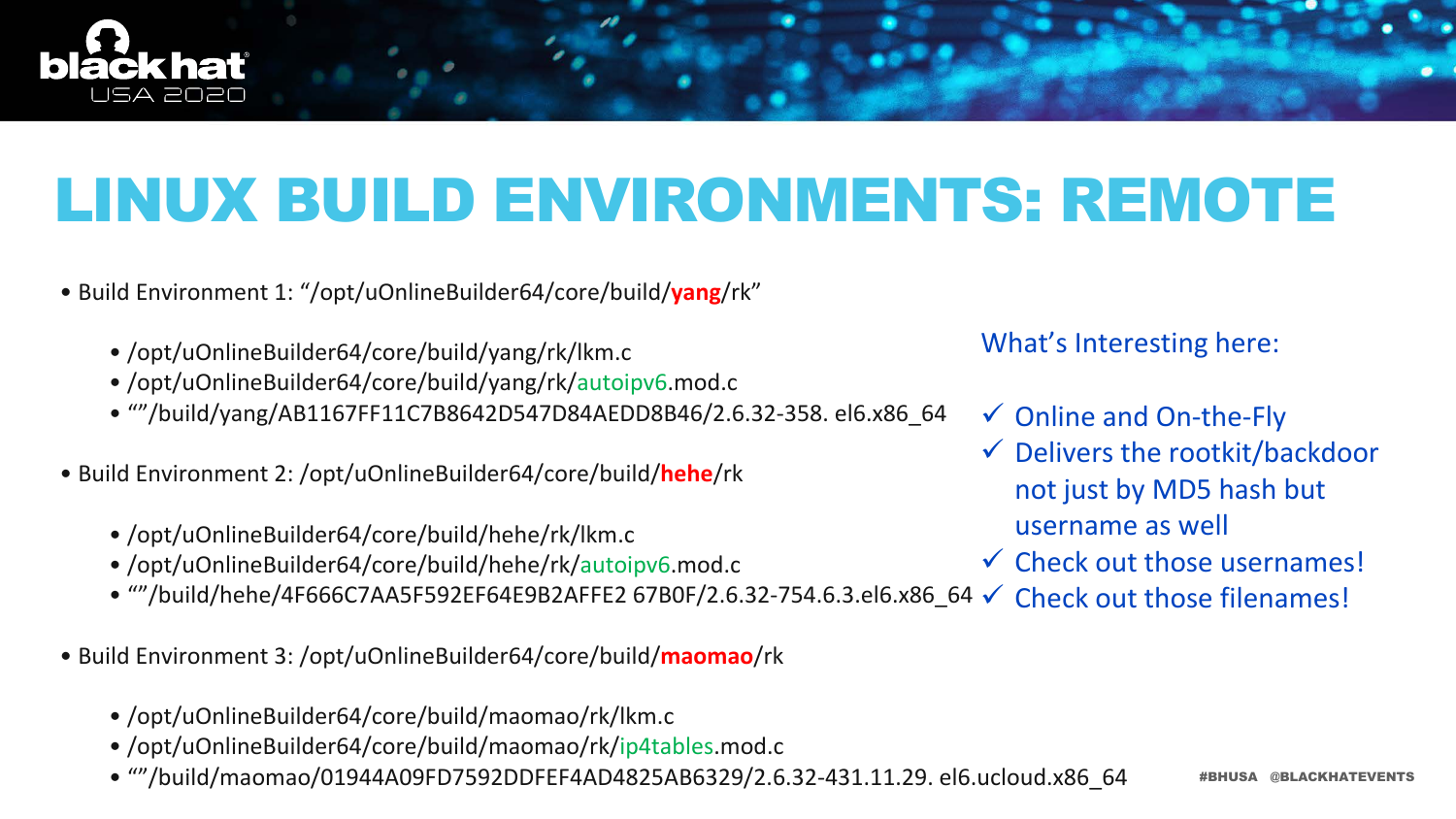

# LINUX BUILD ENVIRONMENTS: LOCAL

- Build Environment: /root/Desktop/dns
	- /root/Desktop/dns/lkm.c
	- /root/Desktop/dns/snd\_raw.mod.c
	- /usr/src/kernels/2.6.32-642.el6.x86\_64
- Build Environment: /var/tmp/.1
	- /var/tmp/.1/lkm.c
	- /var/tmp/.1/autoipv6.mod.c
	- /usr/src/kernels/3.10.0-693.2.2.el7.x86\_64
- Build Environment: /var/tmp/Linux\_Server
	- /var/tmp/Linux\_Server/lkm.c
	- /var/tmp/Linux\_Server/dhcp.mod.c
	- /usr/src/kernels/2.6.32-358.14.1.el6.x86\_64
- Build Environment: /dev/shm/2.6.32microcode
	- /dev/shm/2.6.32microcode/lkm.c
	- /dev/shm/2.6.32microcode/microcode.mod.c
	- /usr/src/kernels/2.6.32-358.14.1.el6.x86\_64
- Build Environment: //home/rhudgins/2.6.32floppy
	- /home/rhudgins/2.6.32floppy/lkm.c
	- •/home/rhudgins/2.6.32floppy/ipmi\_devintf.mod.c
	- /usr/src/kernels/2.6.32-358.14.1.el6.x86\_64

#### What's Interesting here:

- $\checkmark$  Compiled locally, directly on target machine
- $\checkmark$  Access to the server already achieved
- $\checkmark$  Earliest compile date on rootkit: 2013



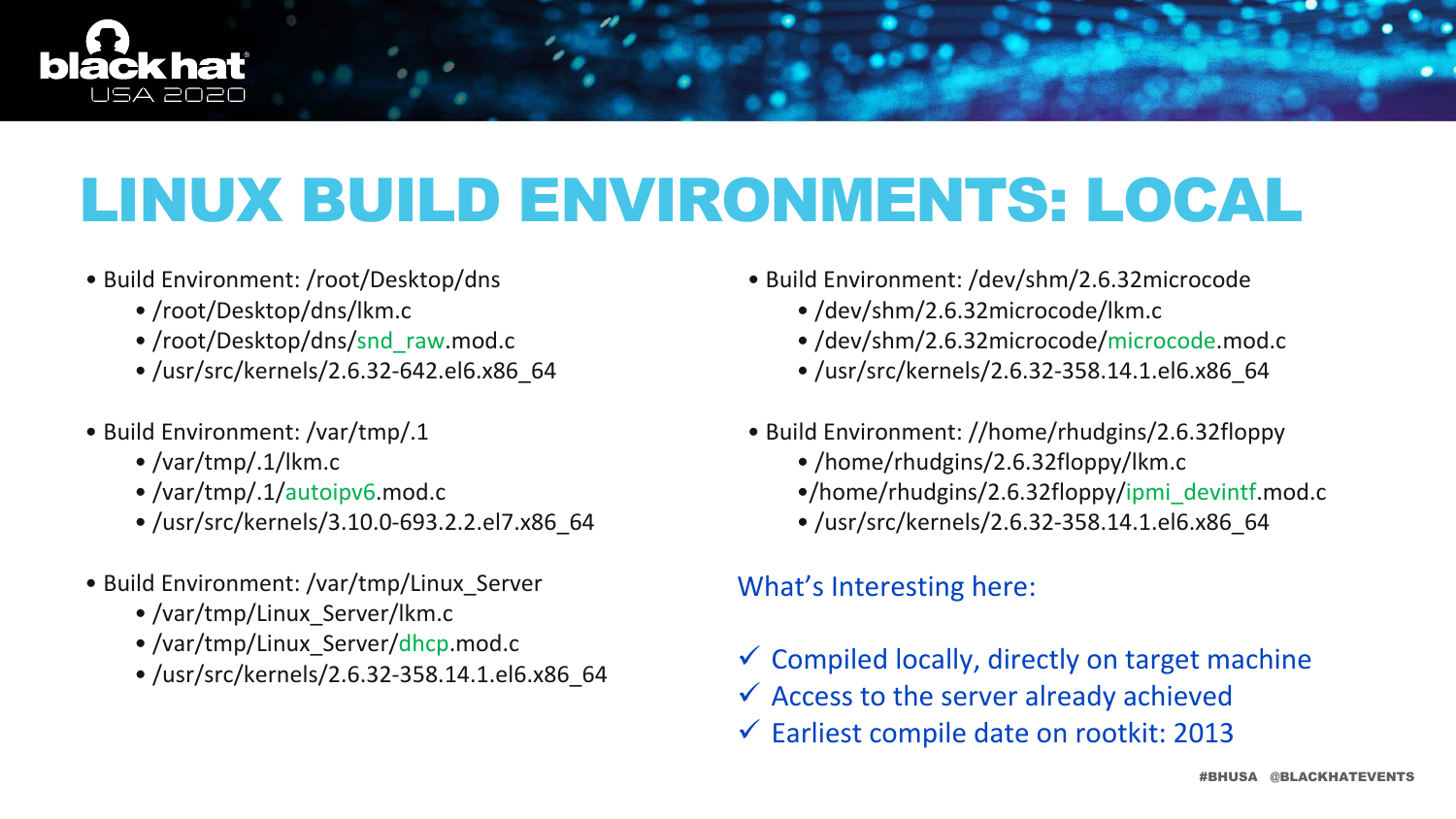

# WANT MORE CUSTOM CHINESE LINUX ROOTKITS FOR EVERYONE?

Installation script communicates to 1 of 2 hosts:

32-bit = 3232.3389[.]la 64-bit = 6464.3389[.]la

Looks a lot like historic PASSCV domain = 3389[.]hk Found new hosts:

> 64.3389[.]hk. ---> 150.242.210[.]181 32.3389[.]hk ---> 150.242.210[.]180

Relatively unique HTTP server: beegoServer:1.6.0 (https://beego.me/)



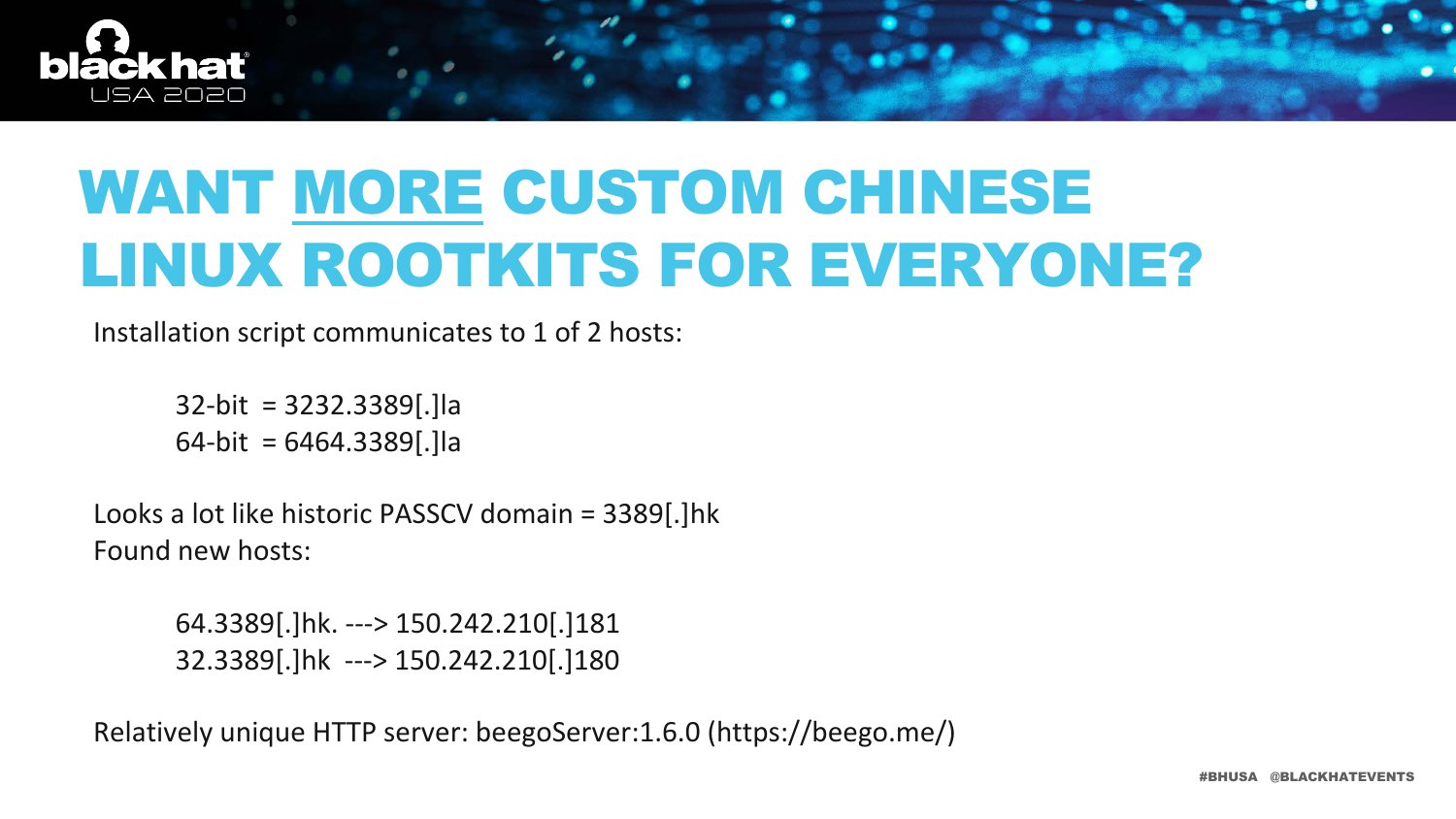



# Is 'WINNTI' responsible for the original 2014-2015 Linux XOR.DDoS botnet?

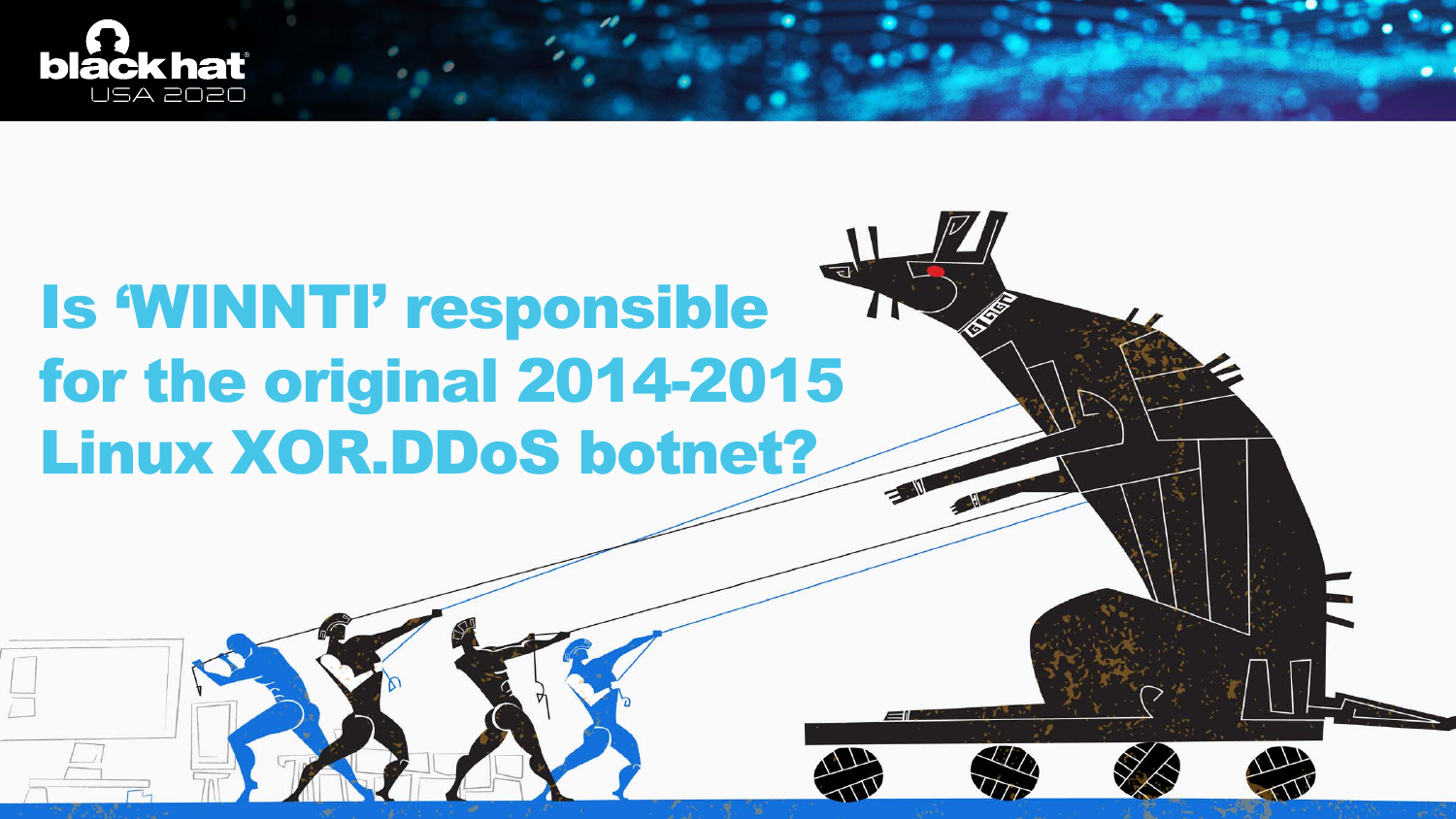

## ANSWER:

#### **YES**

- $\checkmark$  Same targeting of video game industry
- $\checkmark$  Same device used for rootkit functionality: "/proc/rs\_dev"
- $\checkmark$  Same XOR key to obfuscate network traffic: BB2FA36AAA9541F0
- $\checkmark$  Same modifications of the open-source Suterusu Rootkit
- $\checkmark$  Initial online build servers essentially identical

Look familiar?

| <b>Additional Parameter</b> | <b>Value</b>                                           | <b>Function</b>                                  |
|-----------------------------|--------------------------------------------------------|--------------------------------------------------|
| $iid =$                     | CE74BF62ACFE944B2167248DD0674977                       | Lookup<br><b>Hash of Kernel</b>                  |
| username=                   | admin                                                  | <b>Username to Access</b><br><b>Build Server</b> |
| &password=                  | admin                                                  | <b>Password to Access</b><br><b>Build Server</b> |
| ip=                         | 103.25.9[.]245:8005 103.240.141[.]5<br>$0:8005$ [snip] | C <sub>2</sub> Servers                           |
| $&ver=$                     | 3.8.0-19-generic\ SMP\ mod_<br>unload [snip]           | <b>Full Kernel Version</b>                       |
| kernel=                     | 3.8.0                                                  | <b>Base Kernel Version</b>                       |
|                             |                                                        |                                                  |

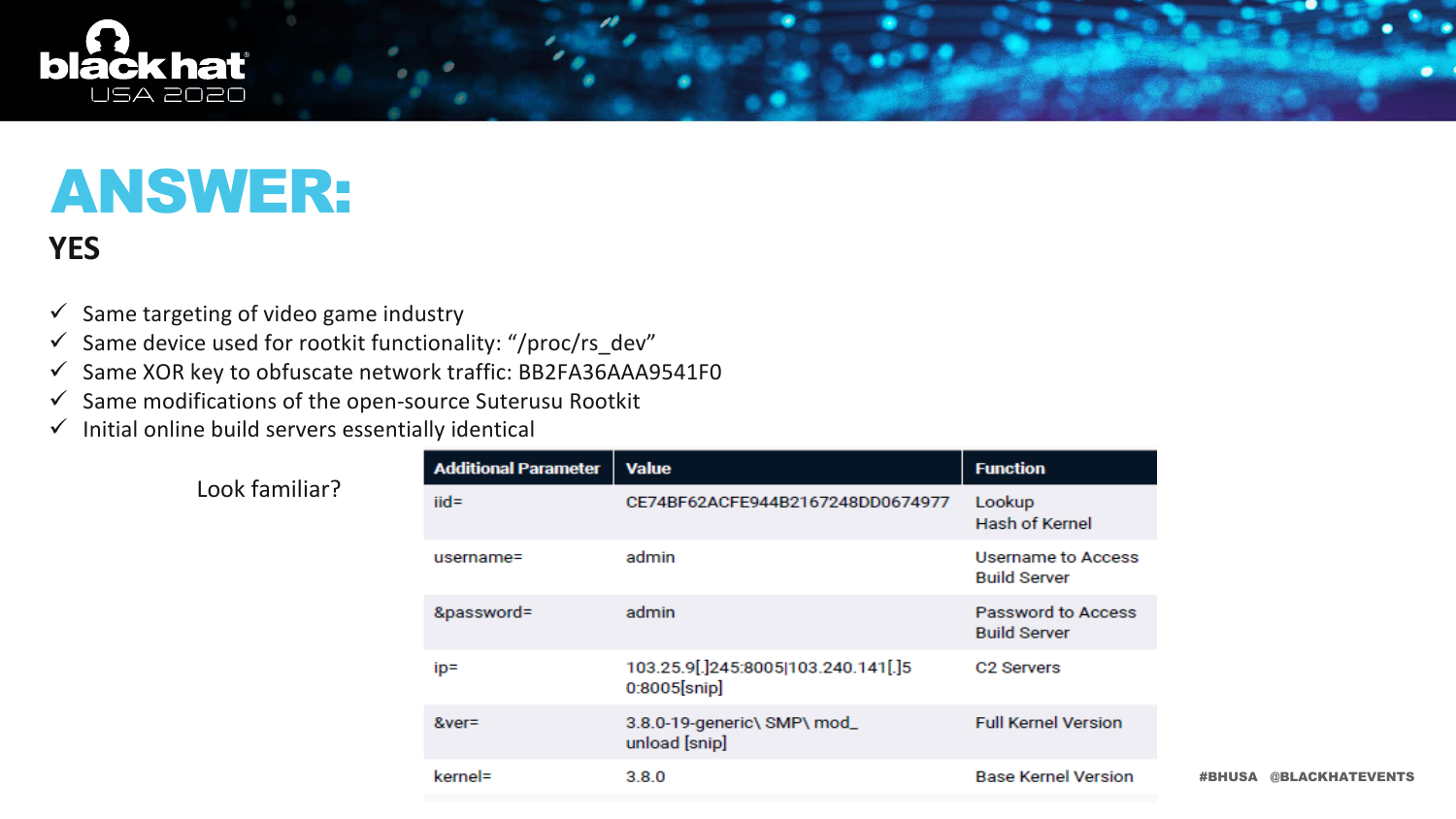



# Is 'WINNTI' behind the development of one of the<sup>n</sup> most widely used, commercially available RATs?

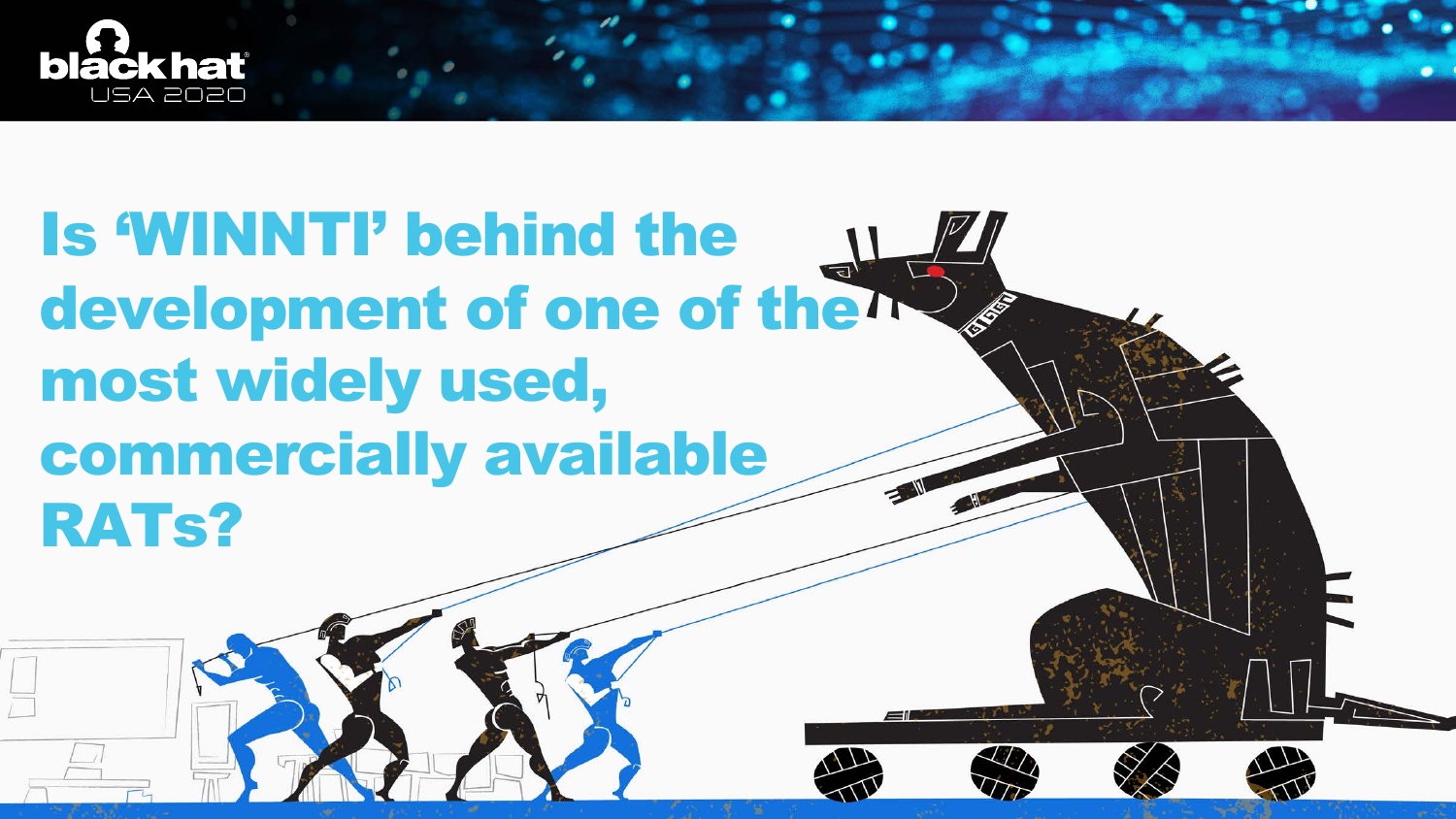

#### ANSWER = ???

**PNWDROID4 and NetWire** 

NetWire – legit PWNDROID4 – not legit

PWNDROID4 APK last modified = June 16, 2015

NetWire Android announcement = January 2, 2017

NetWire final release = March 23, 2017

Difference in time = 18 mos – 2 yrs ?

| $\Box$ $\Box$ classes jar                                                                         | 日·  4) dasses.jar            |
|---------------------------------------------------------------------------------------------------|------------------------------|
| 日· 日 com                                                                                          | E B com                      |
| □ <del>U</del> wavedancer                                                                         | <b>□ 田</b> nw                |
| 日田日                                                                                               | ◎ 田 ◎                        |
| a.dass<br>$+50$                                                                                   | asa.das                      |
| b.dass                                                                                            | a sb.clas<br>O)              |
| c.dass<br>$\rightarrow$ (F)                                                                       | a.class<br>$1.1 - 1.7 - 2.1$ |
| d.dass                                                                                            | <b>b</b> Sa.das<br>وي        |
| e.dass                                                                                            | b.class<br>$-0.71$           |
| ficlass<br>$\overline{\mathcal{L}}$                                                               | c\$a.clas                    |
| g.dass<br>ಹ                                                                                       | c.dass                       |
| h.dass                                                                                            | diclass<br>æ                 |
| ie + the b                                                                                        | 白·田b                         |
| a.dass<br>æ.                                                                                      | a.dass                       |
| b.dass<br>- 15                                                                                    | b.class                      |
| c.dass<br>₩                                                                                       | c.dass<br>-1591              |
| d.dass<br>العبار                                                                                  | $ds1$ .clas<br>$-170$        |
| e.dass<br>$-100$                                                                                  | $ds2$ .das                   |
| f.class<br>$\Rightarrow$                                                                          | $d$ \$3. $d$ as<br>ا کا      |
| g.dass<br>$-100$                                                                                  | d\$4.das                     |
| h.dass<br>$\equiv$                                                                                | d.class                      |
| i dass                                                                                            | e class                      |
| j.class                                                                                           | f.dass                       |
| k.dass                                                                                            | g.class                      |
| I.dass                                                                                            | h.class                      |
| m.dass                                                                                            | I.dass                       |
| 白 田 host                                                                                          | j.dass                       |
| a.dass<br>ರಾ                                                                                      | 白·由host                      |
| b.dass<br>$\Rightarrow$                                                                           | a class                      |
| C.dass                                                                                            | b.class                      |
| d.dass<br>₩                                                                                       | c\$1.clas                    |
| e.dass<br>⊜                                                                                       | $\sim$ c\$2.clas             |
| f.class                                                                                           | c\$3.clas                    |
| $\frac{1}{2} \left( \frac{1}{2} \right)^{2} \frac{1}{2} \left( \frac{1}{2} \right)^{2}$<br>g.dass | cs4.clas                     |
| h.dass                                                                                            | c\$5.clas                    |
| - 1.dass                                                                                          | c\$6.clas                    |
| Initial Activity.class                                                                            | c.dass                       |
| $1 - 100$ $\leq$ $\leq$ $\leq$ $\leq$ $\leq$                                                      | $-100$ detace                |



| ass<br>lass<br>S.<br>lass<br>is.<br>lass<br>s<br>IS<br>S.<br>S.<br>s<br>ass<br>ass<br>lass<br>ass<br>s<br>S.<br>S.<br>s<br>$\overline{\mathbf{z}}$<br>s<br>s<br>ä.<br>ø<br>ass<br>lass<br>lass<br>ass<br>lass<br>lass<br>s |  |  |  |
|----------------------------------------------------------------------------------------------------------------------------------------------------------------------------------------------------------------------------|--|--|--|
|                                                                                                                                                                                                                            |  |  |  |
|                                                                                                                                                                                                                            |  |  |  |
|                                                                                                                                                                                                                            |  |  |  |
|                                                                                                                                                                                                                            |  |  |  |
|                                                                                                                                                                                                                            |  |  |  |
|                                                                                                                                                                                                                            |  |  |  |
|                                                                                                                                                                                                                            |  |  |  |
|                                                                                                                                                                                                                            |  |  |  |
|                                                                                                                                                                                                                            |  |  |  |
|                                                                                                                                                                                                                            |  |  |  |
|                                                                                                                                                                                                                            |  |  |  |
|                                                                                                                                                                                                                            |  |  |  |
|                                                                                                                                                                                                                            |  |  |  |
|                                                                                                                                                                                                                            |  |  |  |
|                                                                                                                                                                                                                            |  |  |  |
|                                                                                                                                                                                                                            |  |  |  |
|                                                                                                                                                                                                                            |  |  |  |
|                                                                                                                                                                                                                            |  |  |  |
|                                                                                                                                                                                                                            |  |  |  |
|                                                                                                                                                                                                                            |  |  |  |
|                                                                                                                                                                                                                            |  |  |  |
|                                                                                                                                                                                                                            |  |  |  |
|                                                                                                                                                                                                                            |  |  |  |
|                                                                                                                                                                                                                            |  |  |  |
|                                                                                                                                                                                                                            |  |  |  |
|                                                                                                                                                                                                                            |  |  |  |
|                                                                                                                                                                                                                            |  |  |  |
|                                                                                                                                                                                                                            |  |  |  |
|                                                                                                                                                                                                                            |  |  |  |
|                                                                                                                                                                                                                            |  |  |  |
|                                                                                                                                                                                                                            |  |  |  |
|                                                                                                                                                                                                                            |  |  |  |
|                                                                                                                                                                                                                            |  |  |  |
|                                                                                                                                                                                                                            |  |  |  |
| Ø.                                                                                                                                                                                                                         |  |  |  |

#### @BLACKHATEVENTS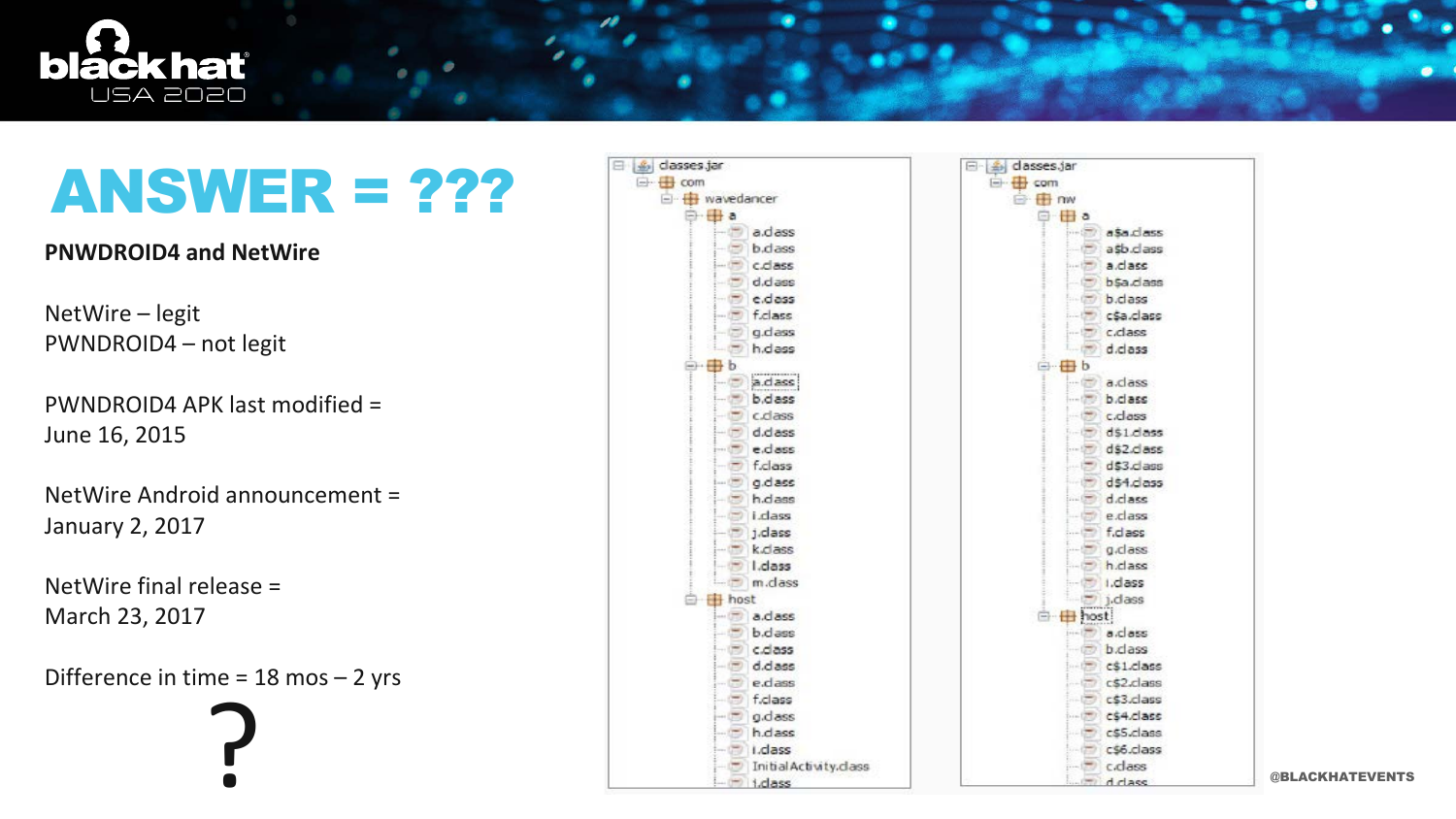



#### Adware? Who Cares?!

 $\overline{\mathbf{z}}$ 

EM

77

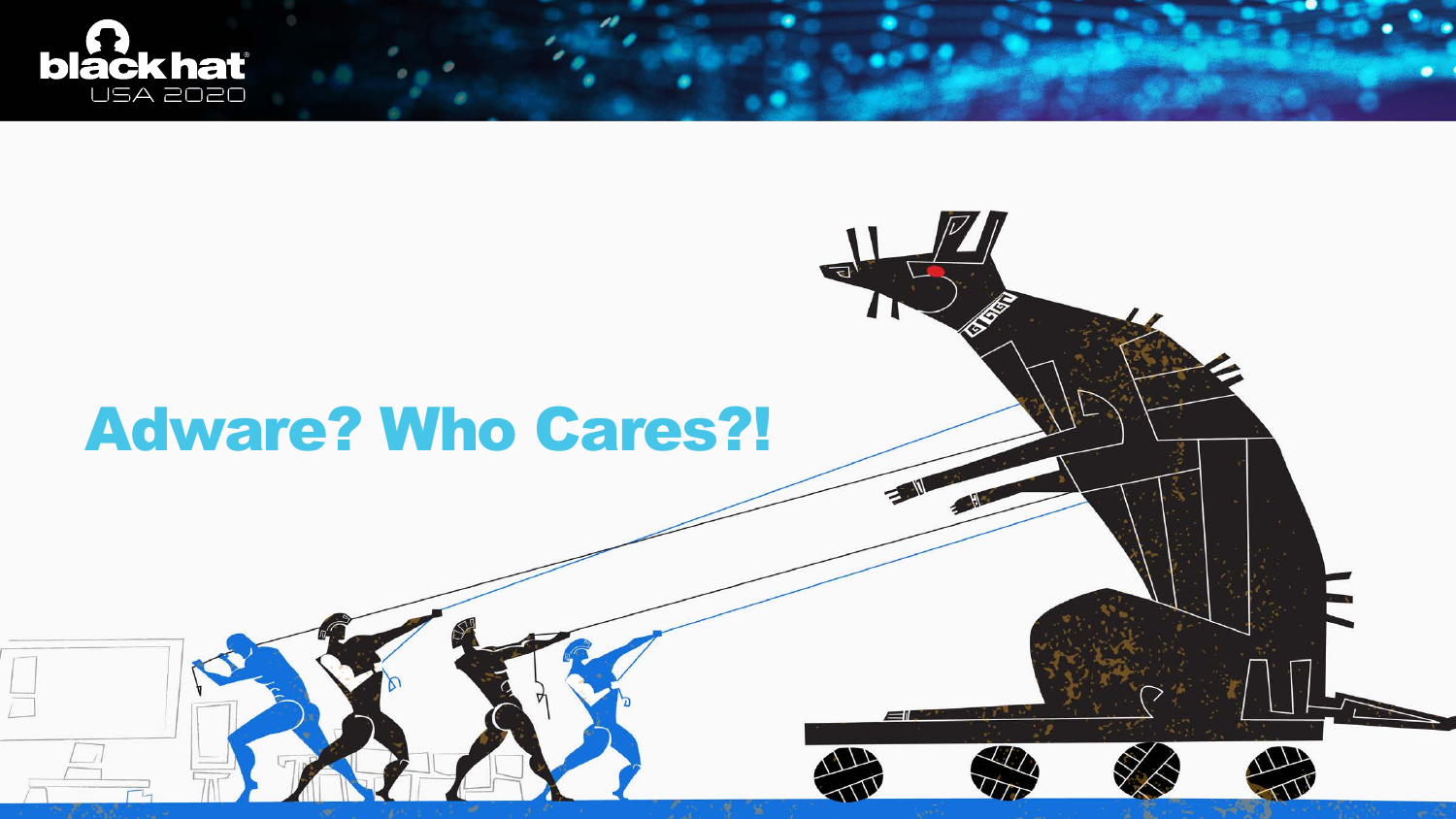

### ANSWER = NOT MANY PEOPLE

#### Alert Fatigue

PUP/PUA alerts

Flagged as Adware

Adware is Boring

Found & Ignored vs. Found & Investigated

Part of a larger APT trend

| 8                                                                                                                               | (1) Bangines detected this file                       |                           |                  |
|---------------------------------------------------------------------------------------------------------------------------------|-------------------------------------------------------|---------------------------|------------------|
| nia<br>$\begin{array}{l} \displaystyle \mathrm{Thermi}(\mathbf{0}) \\[1ex] \displaystyle \mathrm{Thermi} \end{array}$<br>0<br>o | HETPRIX (AV): 周沢高校宮財主部に、副本か)<br>covering press agreed |                           | 305.02<br>Sier : |
| DETECTION -                                                                                                                     | DETAILS CONTENT SUBMISSIONS<br><b>COMMUNITY</b>       |                           |                  |
| <b>ПО ИЗГЛАФИТЕТОВ -</b>                                                                                                        |                                                       |                           |                  |
| <b>Diast</b>                                                                                                                    | (1) W32.HtsAdvare.9009                                | CAT-Quick Heal            | (1)              |
| ClowdSt ke Falcos                                                                                                               | (1) Malcinia culturior 60% (M)                        | Jargmin                   | <b>O.A</b>       |
| Nespieciky                                                                                                                      | (1) Not a virus HEUR AdVises Well ELEX                | Polo Abs/Aletworks        | $\circ$          |
| VBASQ                                                                                                                           | (1) Eigned-Adversition                                | Zono/Kerry by Check Pent. | Θh               |
| Ad-Awarer                                                                                                                       | (7) Undelseled                                        | AogoLott                  | 20               |
| And Jo-Vill                                                                                                                     | <b>CO</b> Underschild                                 | <b>ALYING</b>             | ◎↓               |
| Arlie AV.                                                                                                                       | C) Undetected                                         | Avaughet.                 | (3,1)            |
| Avest                                                                                                                           | (-) Undetected                                        | N/N                       | Ø.               |
| Budo on invA                                                                                                                    | (c) Undetected                                        | Ween                      | 50               |
| BAGU.                                                                                                                           | (7) Undelected                                        | <b>GREMANIA</b>           | ◎ 1              |
| Clair AV                                                                                                                        | (2) Undetected                                        | <b>CMC</b>                | (2) U            |



| ○ 名 ニ ま 入                                        |                 |  |
|--------------------------------------------------|-----------------|--|
| 00210-0031108-12000-0120<br>e.<br>2. Jennis 1991 | $\frac{3L}{6M}$ |  |
|                                                  |                 |  |
| 1) Haut Advance                                  | b               |  |
| D. Athlee D.EXads                                |                 |  |
| $0$ October                                      |                 |  |
| 1) Not a Hrys HDUM Advises RH3D BLEX             |                 |  |
| To Undertake III                                 |                 |  |
| <b>Determined</b>                                |                 |  |
| 3 University (                                   |                 |  |
| y Understad                                      |                 |  |
| beheld (                                         |                 |  |
| - browsered                                      |                 |  |
| 2) underscort                                    |                 |  |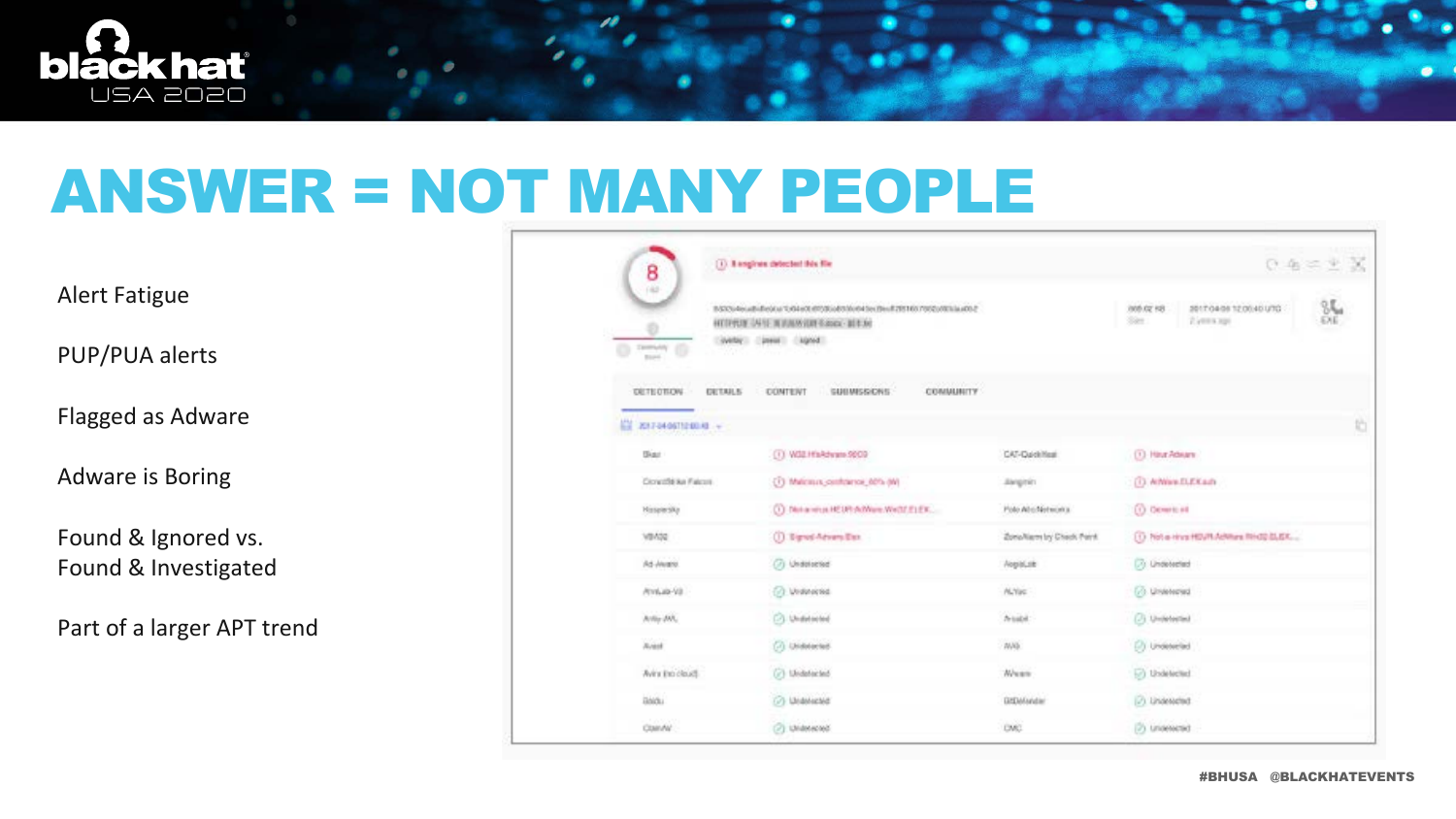

 $\equiv$ 



## What does 'WINNTI' even mean?

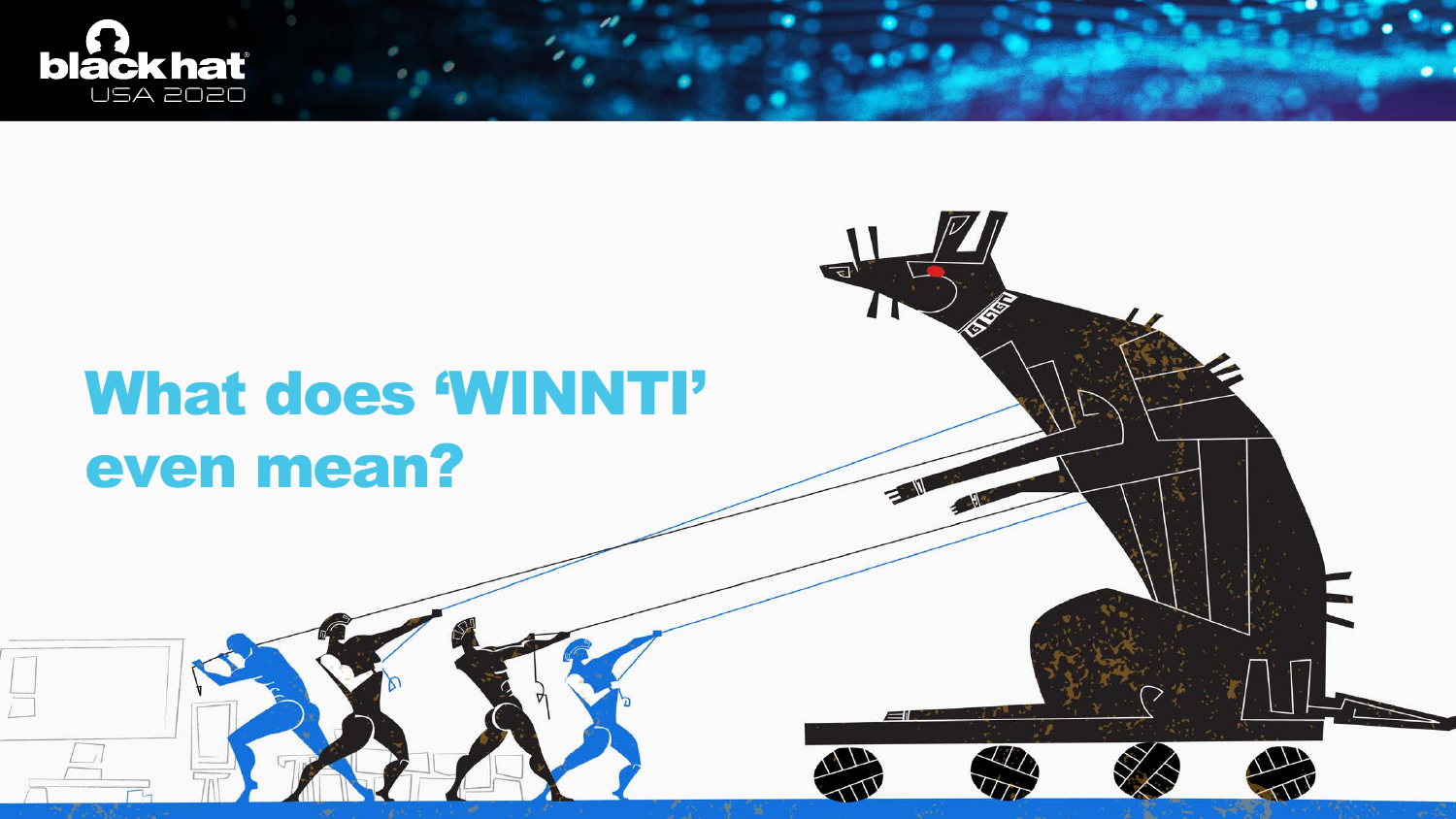

### ANSWER: It's an Approach

#### **"WINNTI" =** a **BACKDOOR,** an **ATTACK GROUP**, an "**UMBRELLA**," an **APPROACH**

5 Derivative APT Groups assessed to be acting in the interest of the Chinese government:

**WINNTI GROUP PASSCV BRONZE UNION / EMISSARY PANDA / APT27 LEAD / CASPER (WLNXSPLINTER)** emerging …..**BUT WAIT, THERE'S MORE!**

Commonalities:

- Observed attacking **video game companies** to steal code-signing certificates which they used to sign their malware, as well as attacking the gaming companies for criminal purposes to produce revenue.
- **Share tools and/or C2**, suggesting several possible scenarios: a formal "digital quartermaster" arrangement (a la FireEye); an informal "hacker forum" type of tool swap; personnel overlap between the groups; or a re-tasking of the same groups toward different target sets.
- **Targeting runs the gamut** of nearly all verticals, and activities range from simple cybercrime to full-blown economic espionage, and from internal monitoring of politically dissenting populations to more traditional military and strategic nation state espionage. These groups' collective **palette is wide and well-developed**, touching nearly every industry sector across a huge geographic area.

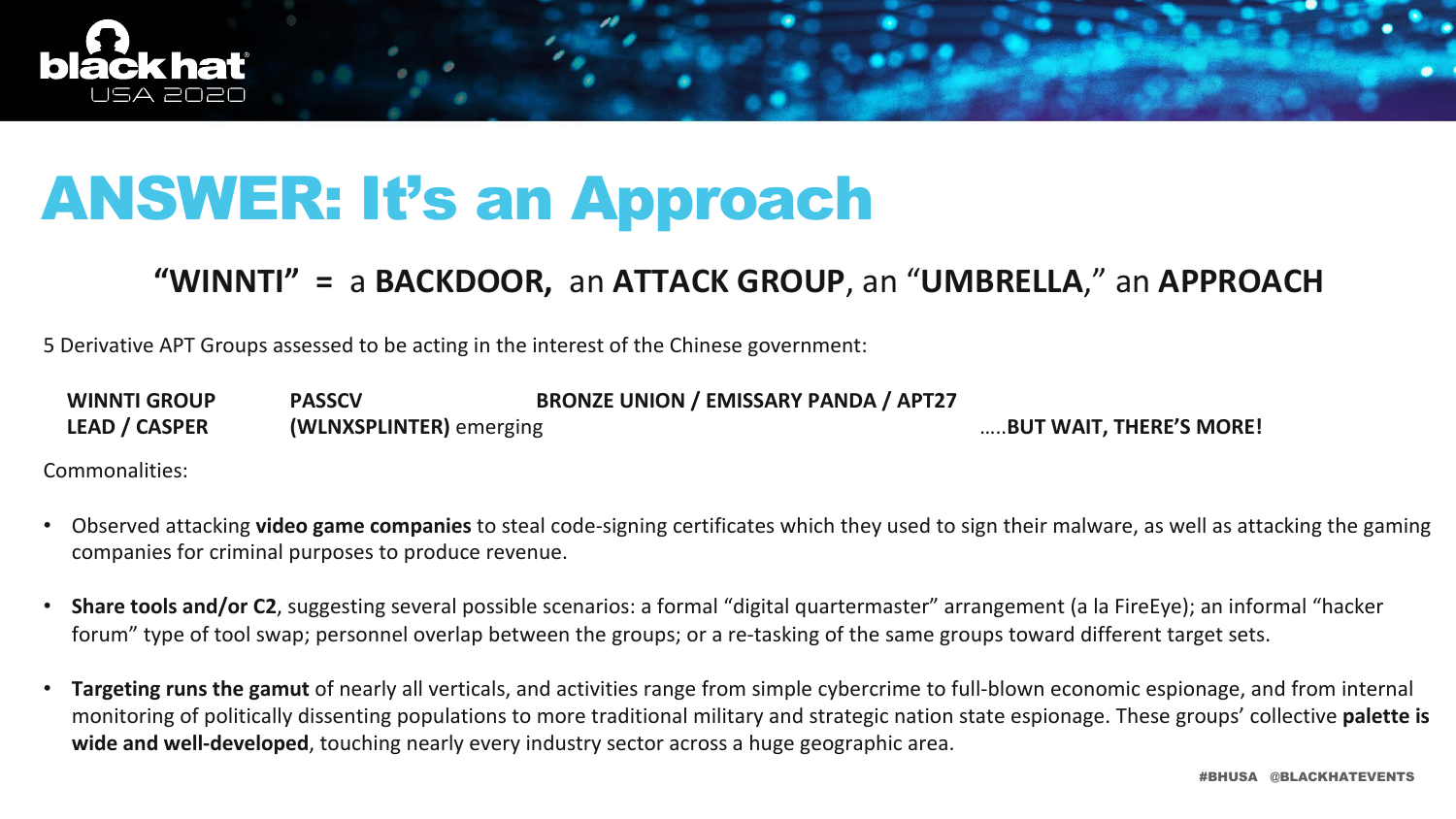



# LAST QUESTION: What are we not seeing?

EN